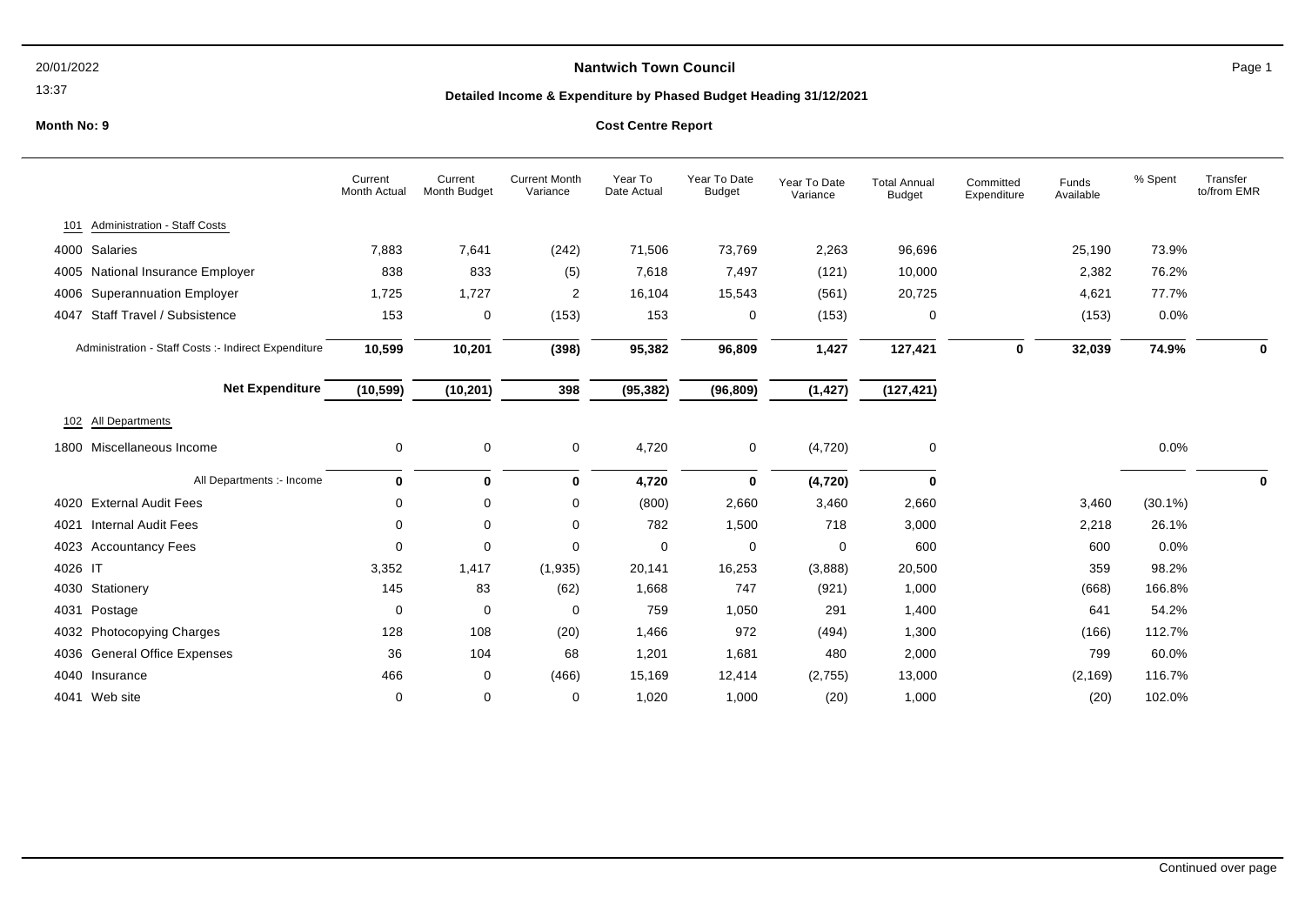### 13:37

# **Nantwich Town Council Page 2**

# **Detailed Income & Expenditure by Phased Budget Heading 31/12/2021**

## **Month No: 9 Cost Centre Report**

|                                                        | Current<br>Month Actual | Current<br>Month Budget | <b>Current Month</b><br>Variance | Year To<br>Date Actual | Year To Date<br><b>Budget</b> | Year To Date<br>Variance | <b>Total Annual</b><br>Budget | Committed<br>Expenditure | Funds<br>Available | % Spent | Transfer<br>to/from EMR |
|--------------------------------------------------------|-------------------------|-------------------------|----------------------------------|------------------------|-------------------------------|--------------------------|-------------------------------|--------------------------|--------------------|---------|-------------------------|
| 4043 Phones                                            | 749                     | 237                     | (512)                            | 7,543                  | 5,673                         | (1,870)                  | 8,000                         |                          | 457                | 94.3%   |                         |
| <b>Staff Training</b><br>4045                          | 425                     | $\mathbf 0$             | (425)                            | 11,286                 | 15,000                        | 3,714                    | 20,000                        | 400                      | 8,314              | 58.4%   |                         |
| Staff Travel / Subsistence<br>4047                     | 0                       | 83                      | 83                               | 362                    | 747                           | 385                      | 1,000                         |                          | 638                | 36.2%   |                         |
| <b>Bank Charges</b><br>4050                            | 344                     | 208                     | (136)                            | 1,376                  | 1,872                         | 496                      | 2,500                         |                          | 1,124              | 55.0%   |                         |
| <b>Credit Card Charges</b><br>4052                     | 0                       | 0                       | 0                                | 525                    | 750                           | 225                      | 1,000                         |                          | 475                | 52.5%   |                         |
| <b>Data Protection Registration</b><br>4064            | 0                       | 0                       | 0                                | $\mathbf 0$            | 0                             | 0                        | 50                            |                          | 50                 | 0.0%    |                         |
| 4106 Parish on-line mapping                            | 0                       | 0                       | 0                                | 225                    | 270                           | 45                       | 270                           |                          | 45                 | 83.3%   |                         |
| Clothing<br>4226                                       | 0                       | 0                       | 0                                | 218                    | 0                             | (218)                    | 0                             |                          | (218)              | 0.0%    |                         |
| Equipment service /maintenance<br>6104                 | $\Omega$                | $\Omega$                | 0                                | 482                    | 0                             | (482)                    | 0                             |                          | (482)              | 0.0%    |                         |
| Health & Safety<br>6114                                | 278                     | 433                     | 156                              | 2,954                  | 3,897                         | 943                      | 5,200                         |                          | 2,246              | 56.8%   |                         |
| <b>Payroll Services</b><br>6225                        | 129                     | 333                     | 204                              | 1,626                  | 2,997                         | 1,371                    | 4,000                         |                          | 2,374              | 40.7%   |                         |
| <b>Professional Fees</b><br>6300                       | 0                       | 0                       | 0                                | 4,750                  | 0                             | (4,750)                  | 5,000                         |                          | 250                | 95.0%   |                         |
| All Departments :- Indirect Expenditure                | 6,051                   | 3,006                   | (3,045)                          | 72,751                 | 69,483                        | (3, 268)                 | 93,480                        | 400                      | 20,329             | 78.3%   | $\bf{0}$                |
| Net Income over Expenditure                            | (6,051)                 | (3,006)                 | 3,045                            | (68, 031)              | (69, 483)                     | (1, 452)                 | (93, 480)                     |                          |                    |         |                         |
| Administration - Subscriptions<br>103                  |                         |                         |                                  |                        |                               |                          |                               |                          |                    |         |                         |
| Nantwich Civic Society<br>4100                         | 0                       | 0                       | 0                                | 0                      | 15                            | 15                       | 15                            |                          | 15                 | 0.0%    |                         |
| CHALC<br>4103                                          | 0                       | 0                       | 0                                | 1,520                  | 1,487                         | (33)                     | 1,487                         |                          | (33)               | 102.2%  |                         |
| Society of Local Council Clerk<br>4104                 | 0                       | 0                       | 0                                | 832                    | 450                           | (382)                    | 450                           |                          | (382)              | 184.9%  |                         |
| Administration - Subscriptions :- Indirect Expenditure | 0                       | $\bf{0}$                | 0                                | 2,352                  | 1,952                         | (400)                    | 1,952                         | 0                        | (400)              | 120.5%  | 0                       |
| <b>Net Expenditure</b>                                 | 0                       | 0                       | 0                                | (2, 352)               | (1, 952)                      | 400                      | (1, 952)                      |                          |                    |         |                         |

Continued over page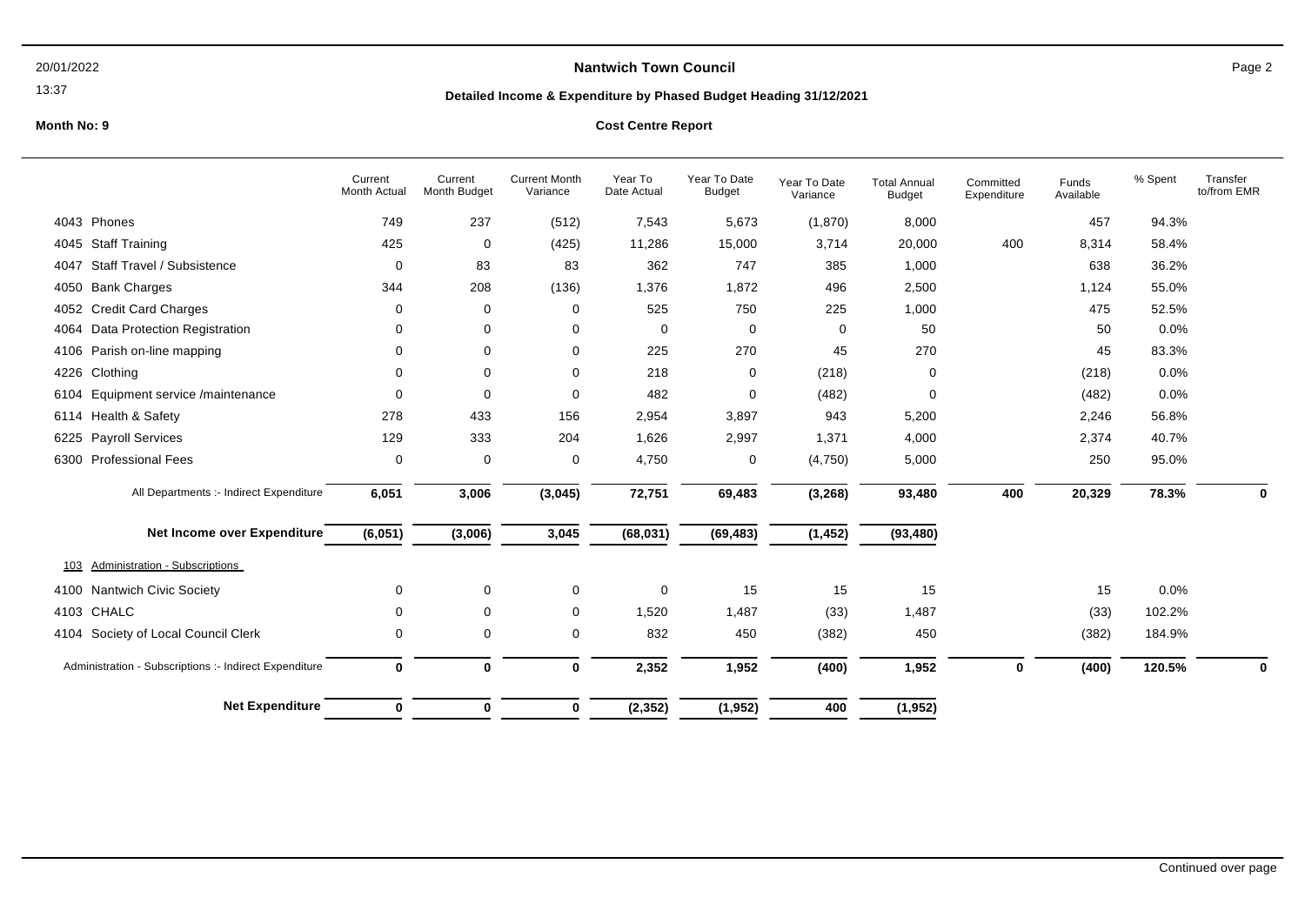### 13:37

# **Nantwich Town Council Page 3**

## **Detailed Income & Expenditure by Phased Budget Heading 31/12/2021**

|      |                                                | Current<br>Month Actual | Current<br>Month Budget | <b>Current Month</b><br>Variance | Year To<br>Date Actual | Year To Date<br><b>Budget</b> | Year To Date<br>Variance | <b>Total Annual</b><br><b>Budget</b> | Committed<br>Expenditure | Funds<br>Available | % Spent | Transfer<br>to/from EMR |
|------|------------------------------------------------|-------------------------|-------------------------|----------------------------------|------------------------|-------------------------------|--------------------------|--------------------------------------|--------------------------|--------------------|---------|-------------------------|
| 104  | <b>Town Centre Management</b>                  |                         |                         |                                  |                        |                               |                          |                                      |                          |                    |         |                         |
|      | 1226 Memorial bench, plaque, tree.             | 59                      | 0                       | (59)                             | 4,719                  | 200                           | (4, 519)                 | 200                                  |                          |                    | 2359.5% |                         |
| 1801 | Nantwich Sq Fees (Commercial)                  | 0                       | 0                       | 0                                | 1,820                  | 1,000                         | (820)                    | 1,000                                |                          |                    | 182.0%  |                         |
|      | Town Centre Management :- Income               | 59                      | 0                       | (59)                             | 6,539                  | 1,200                         | (5, 339)                 | 1,200                                |                          |                    | 544.9%  | 0                       |
| 4000 | Salaries                                       | 1,654                   | 2,502                   | 848                              | 10,027                 | 22,518                        | 12,491                   | 30,030                               |                          | 20,003             | 33.4%   |                         |
| 4005 | National Insurance Employer                    | 105                     | 150                     | 45                               | 947                    | 1,350                         | 403                      | 1,800                                |                          | 853                | 52.6%   |                         |
| 4006 | <b>Superannuation Employer</b>                 | 221                     | 566                     | 345                              | 1,986                  | 5,094                         | 3,108                    | 6,790                                |                          | 4,804              | 29.3%   |                         |
| 4047 | Staff Travel / Subsistence                     | 5                       | 0                       | (5)                              | 5                      | 0                             | (5)                      | 0                                    |                          | (5)                | 0.0%    |                         |
| 4060 | <b>Premises Licence</b>                        | $\Omega$                | $\mathbf 0$             | 0                                | $\Omega$               | 80                            | 80                       | 80                                   |                          | 80                 | 0.0%    |                         |
| 4160 | Comfort Scheme annual fee                      | $\Omega$                | $\Omega$                | 0                                | $\Omega$               | 400                           | 400                      | 400                                  |                          | 400                | 0.0%    |                         |
| 4202 | Water & Sewerage Charges                       | $\Omega$                | 0                       | 0                                | 29                     | 0                             | (29)                     | 0                                    |                          | (29)               | 0.0%    |                         |
| 4211 | <b>Ground Maintenance</b>                      | 20                      | 0                       | (20)                             | 170                    | 0                             | (170)                    | 0                                    |                          | (170)              | 0.0%    |                         |
| 4212 | Repairs & Maintenance                          | 0                       | 42                      | 42                               | 36                     | 378                           | 342                      | 500                                  |                          | 464                | 7.2%    |                         |
| 4251 | Banners, flags and signs                       | $\Omega$                | 0                       | 0                                | 459                    | 450                           | (9)                      | 600                                  |                          | 142                | 76.4%   |                         |
| 4373 | <b>Street Entertainment</b>                    | $\Omega$                | $\Omega$                | 0                                | $\mathbf 0$            | 2,000                         | 2,000                    | 2,000                                |                          | 2,000              | 0.0%    |                         |
| 4377 | <b>Town Centre Marketing</b>                   | 47                      | 2,083                   | 2,036                            | 14,713                 | 18,747                        | 4,034                    | 25,000                               | 932                      | 9,355              | 62.6%   |                         |
|      | Town Centre Management :- Indirect Expenditure | 2,052                   | 5,343                   | 3,291                            | 28,373                 | 51,017                        | 22,644                   | 67,200                               | 932                      | 37,895             | 43.6%   | $\mathbf{0}$            |
|      | Net Income over Expenditure                    | (1, 993)                | (5, 343)                | (3,350)                          | (21, 834)              | (49, 817)                     | (27, 983)                | (66,000)                             |                          |                    |         |                         |
| 110  | Grants                                         |                         |                         |                                  |                        |                               |                          |                                      |                          |                    |         |                         |
|      | 1800 Miscellaneous Income                      | 0                       | 0                       | 0                                | 1,619                  | 0                             | (1,619)                  | 0                                    |                          |                    | 0.0%    |                         |
|      | Grants :- Income                               | $\mathbf 0$             | $\bf{0}$                | $\bf{0}$                         | 1,619                  | 0                             | (1,619)                  | 0                                    |                          |                    |         | $\mathbf 0$             |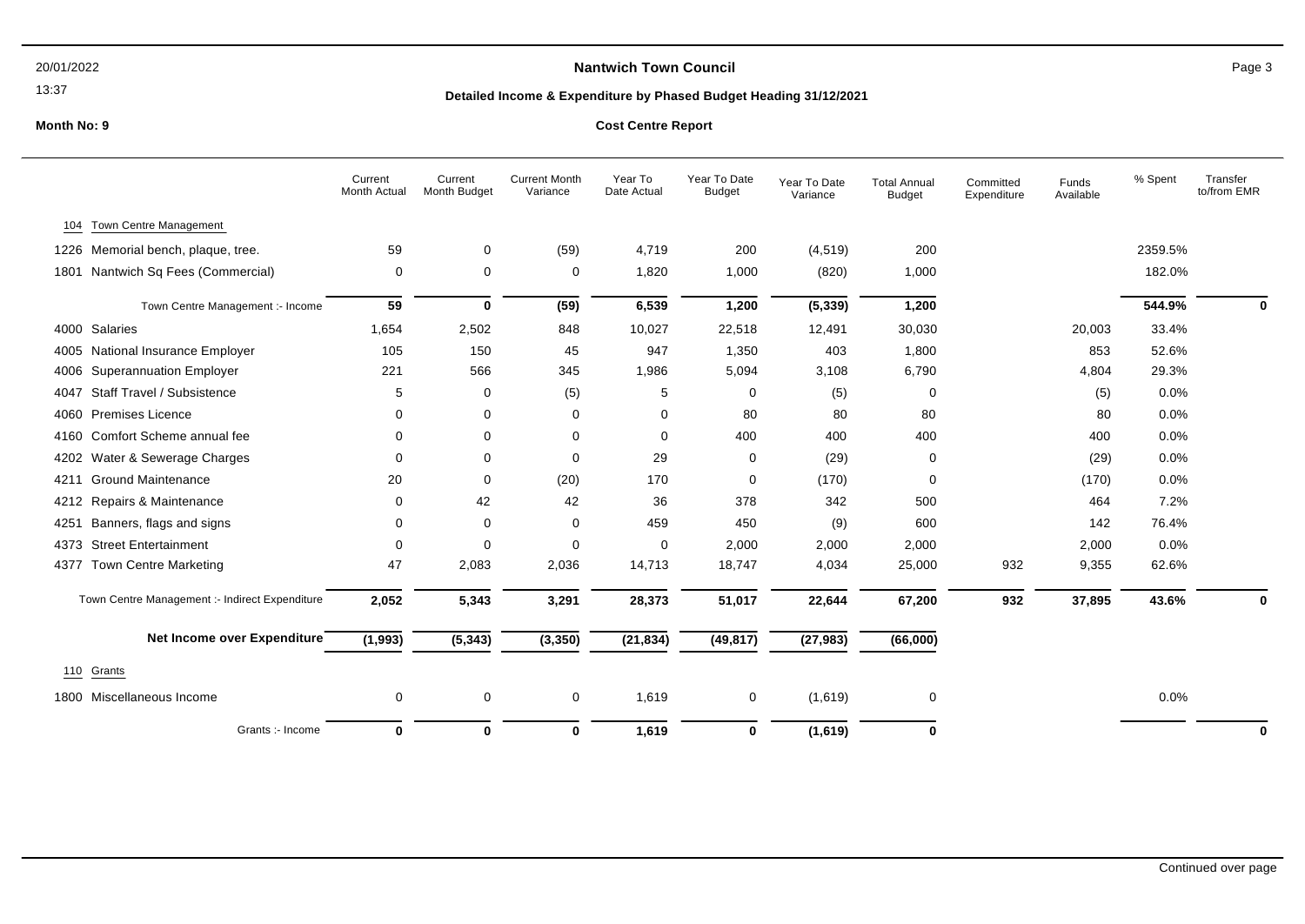### 13:37

# **Nantwich Town Council Page 4**

## **Detailed Income & Expenditure by Phased Budget Heading 31/12/2021**

|                                          | Current<br><b>Month Actual</b> | Current<br><b>Month Budget</b> | <b>Current Month</b><br>Variance | Year To<br>Date Actual | Year To Date<br><b>Budget</b> | Year To Date<br>Variance | <b>Total Annual</b><br>Budget | Committed<br>Expenditure | Funds<br>Available | % Spent | Transfer<br>to/from EMR |
|------------------------------------------|--------------------------------|--------------------------------|----------------------------------|------------------------|-------------------------------|--------------------------|-------------------------------|--------------------------|--------------------|---------|-------------------------|
| Local Organisations (Misc)<br>4138       | 0                              | 0                              | 0                                | 9,420                  | 10,750                        | 1,330                    | 12,000                        |                          | 2,580              | 78.5%   |                         |
| <b>CANTA inc Civic Hall Hire</b><br>4257 | 0                              | 0                              | 0                                | $\mathbf 0$            | 1,500                         | 1,500                    | 1,500                         |                          | 1,500              | 0.0%    |                         |
| Nantwich Film Club - Festival<br>4259    | 0                              | 0                              | 0                                | 0                      | 900                           | 900                      | 1,200                         |                          | 1,200              | 0.0%    |                         |
| Grants :- Indirect Expenditure           | $\bf{0}$                       | $\bf{0}$                       | $\bf{0}$                         | 9,420                  | 13,150                        | 3,730                    | 14,700                        | $\mathbf{0}$             | 5,280              | 64.1%   | 0                       |
| Net Income over Expenditure              | $\bf{0}$                       | $\mathbf 0$                    | $\mathbf 0$                      | (7, 801)               | (13, 150)                     | (5, 349)                 | (14, 700)                     |                          |                    |         |                         |
| <b>Contributions</b><br>111              |                                |                                |                                  |                        |                               |                          |                               |                          |                    |         |                         |
| Nantwich in Bloom<br>4130                | $\mathbf 0$                    | 0                              | 0                                | 5,528                  | 5,500                         | (28)                     | 5,500                         |                          | (28)               | 100.5%  |                         |
| <b>Holly Holy Day Society</b><br>4132    | 0                              | 0                              | 0                                | $\Omega$               | 0                             | 0                        | 2,000                         |                          | 2,000              | 0.0%    |                         |
| <b>Nantwich Museum Trust</b><br>4133     | $\Omega$                       | 0                              | 0                                | 7,000                  | 7,000                         | 0                        | 7,000                         |                          | 0                  | 100.0%  |                         |
| Nantwich Words & Music (Civic)<br>4136   | $\Omega$                       | 0                              | 0                                | 0                      | 3,000                         | 3,000                    | 3,000                         |                          | 3,000              | 0.0%    |                         |
| Nantwich First Responders<br>4139        | 0                              | 0                              | 0                                | 1,323                  | 2,250                         | 927                      | 3,000                         |                          | 1,677              | 44.1%   |                         |
| <b>Nantwich Concert Band</b><br>4141     | 0                              | 0                              | 0                                | 1,000                  | 1,000                         | 0                        | 1,000                         |                          | 0                  | 100.0%  |                         |
| <b>Food Festival</b><br>4143             | 0                              | 0                              | 0                                | 500                    | 8,000                         | 7,500                    | 8,000                         |                          | 7,500              | 6.3%    |                         |
| Guy Harvey Youth Club<br>4146            |                                | $\Omega$                       | 0                                | 1,200                  | 1,200                         | 0                        | 1,200                         |                          | 0                  | 100.0%  |                         |
| <b>Choral Society</b><br>4150            | <sup>0</sup>                   | 0                              | 0                                | 1,000                  | 1,000                         | 0                        | 1,000                         |                          | 0                  | 100.0%  |                         |
| Nantwich Food Bank<br>4152               | 0                              | 0                              | 0                                | 1,000                  | 1,000                         | 0                        | 1,000                         |                          | 0                  | 100.0%  |                         |
| <b>Civic Hall Grants</b><br>4156         | 0                              | 0                              | 0                                | 250                    | 6,000                         | 5,750                    | 8,000                         |                          | 7,750              | 3.1%    |                         |
| Weaver Wander<br>4158                    | 0                              | 0                              | 0                                | 0                      | 650                           | 650                      | 650                           |                          | 650                | 0.0%    |                         |
| Nantwich Jazz Festival (Civic)<br>4171   | 0                              | 0                              | 0                                | 0                      | 7,000                         | 7,000                    | 7,000                         |                          | 7,000              | 0.0%    |                         |
| Santa Show Sponsorship (Civic)<br>4172   | 5,833                          | 0                              | (5,833)                          | 5,833                  | 0                             | (5,833)                  | 7,000                         |                          | 1,167              | 83.3%   |                         |
| 4173 Nantwich Events Photography         | 0                              | 0                              | 0                                | 0                      | 450                           | 450                      | 600                           |                          | 600                | 0.0%    |                         |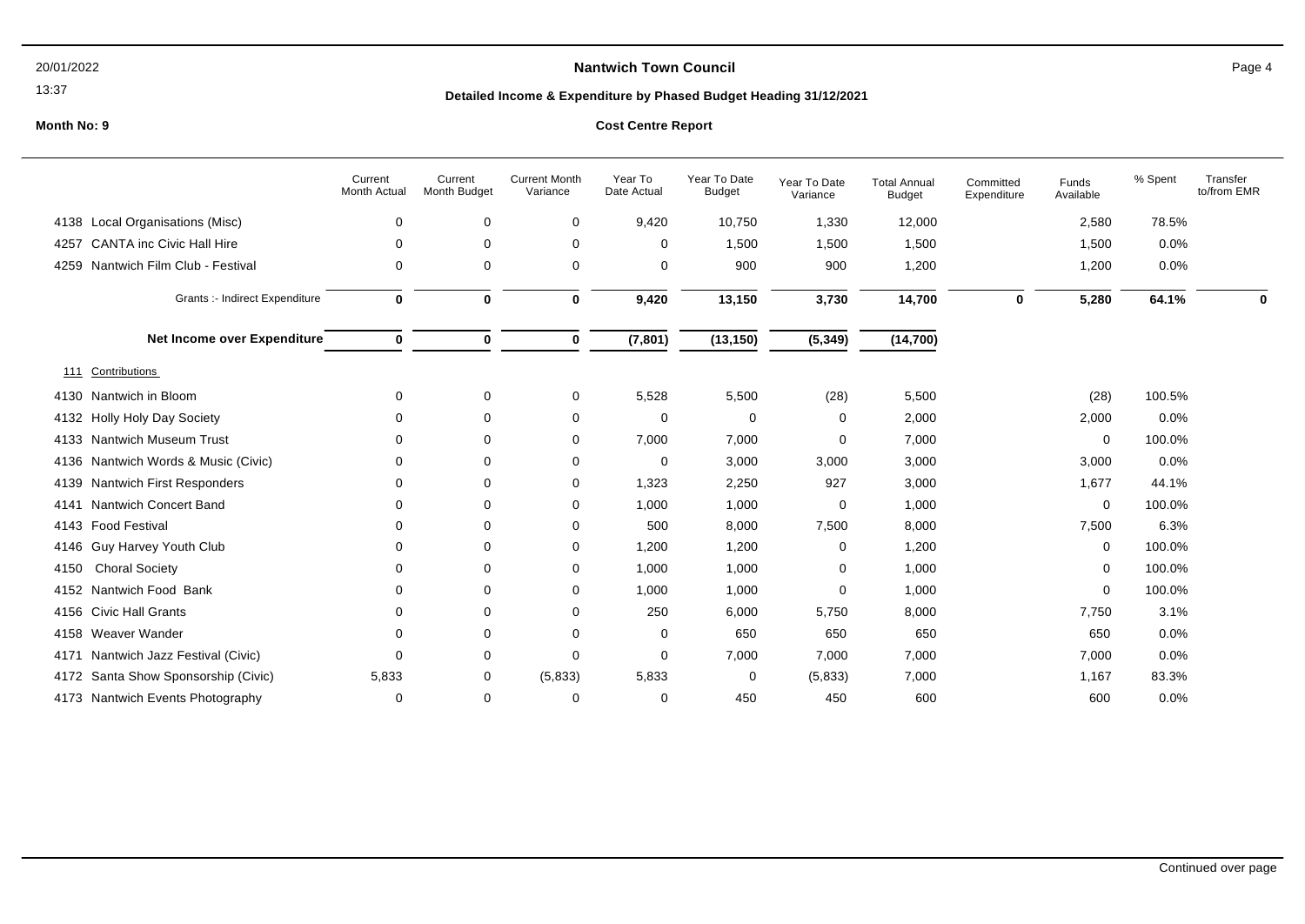# **Nantwich Town Council Page 5**

13:37

## **Detailed Income & Expenditure by Phased Budget Heading 31/12/2021**

|      |                                       | Current<br><b>Month Actual</b> | Current<br>Month Budget | <b>Current Month</b><br>Variance | Year To<br>Date Actual | Year To Date<br><b>Budget</b> | Year To Date<br>Variance | <b>Total Annual</b><br><b>Budget</b> | Committed<br>Expenditure | Funds<br>Available | % Spent | Transfer<br>to/from EMR |
|------|---------------------------------------|--------------------------------|-------------------------|----------------------------------|------------------------|-------------------------------|--------------------------|--------------------------------------|--------------------------|--------------------|---------|-------------------------|
|      | 4999 Contingencies                    | $\mathbf 0$                    | 0                       | 0                                | 0                      | 1,125                         | 1,125                    | 1,500                                |                          | 1,500              | 0.0%    |                         |
|      | Contributions :- Indirect Expenditure | 5,833                          | $\bf{0}$                | (5,833)                          | 24,635                 | 45,175                        | 20,540                   | 57,450                               | $\bf{0}$                 | 32,815             | 42.9%   | O                       |
|      | <b>Net Expenditure</b>                | (5,833)                        | $\bf{0}$                | 5,833                            | (24, 635)              | (45, 175)                     | (20, 540)                | (57, 450)                            |                          |                    |         |                         |
| 201  | <b>Brookfield Hall</b>                |                                |                         |                                  |                        |                               |                          |                                      |                          |                    |         |                         |
| 1200 | Christadelphian Church Rent           | 0                              | 0                       | 0                                | 0                      | 1,200                         | 1,200                    | 1,600                                |                          |                    | 0.0%    |                         |
| 1201 | <b>Christ Church Licence Fee</b>      | 0                              | 0                       | 0                                | 450                    | 450                           | 0                        | 600                                  |                          |                    | 75.0%   |                         |
|      | 1202 Christ Church Elect Charges      | 0                              | $\Omega$                | 0                                | 0                      | 300                           | 300                      | 300                                  |                          |                    | 0.0%    |                         |
| 1203 | Christ Church Water Charges           | 0                              | 0                       | 0                                | 0                      | 450                           | 450                      | 450                                  |                          |                    | 0.0%    |                         |
| 1210 | Yoga room hire                        | 0                              | 46                      | 46                               | 0                      | 414                           | 414                      | 550                                  |                          |                    | 0.0%    |                         |
| 1222 | <b>Elections Room Hire</b>            | 0                              | $\Omega$                | 0                                | 450                    | 0                             | (450)                    | 0                                    |                          |                    | 0.0%    |                         |
| 1232 | Weight Watchers Room Hire             | 0                              | 175                     | 175                              | 0                      | 1,575                         | 1,575                    | 2,100                                |                          |                    | 0.0%    |                         |
| 1251 | <b>Brookfield Council/chamberhire</b> | 1,036                          | 333                     | (703)                            | 10,064                 | 2,997                         | (7,067)                  | 4,000                                |                          |                    | 251.6%  |                         |
|      | Brookfield Hall :- Income             | 1,036                          | 554                     | (482)                            | 10,964                 | 7,386                         | (3, 578)                 | 9,600                                |                          |                    | 114.2%  | 0                       |
|      | 4036 General Office Expenses          | 0                              | $\Omega$                | 0                                | 4                      | 0                             | (4)                      | 0                                    |                          | (4)                | 0.0%    |                         |
|      | 4200 Rates                            | 0                              | $\Omega$                | 0                                | 2,221                  | 2,400                         | 179                      | 2,400                                |                          | 179                | 92.5%   |                         |
| 4201 | Electricity                           | 88                             | 83                      | (5)                              | 644                    | 747                           | 103                      | 1,000                                |                          | 356                | 64.4%   |                         |
| 4202 | Water & Sewerage Charges              | 0                              | 0                       | 0                                | 676                    | 450                           | (226)                    | 600                                  |                          | (76)               | 112.6%  |                         |
| 4204 | <b>Ground Rent CEC</b>                | 0                              | 0                       | 0                                | 50                     | 50                            | 0                        | 50                                   |                          | 0                  | 100.0%  |                         |
| 4208 | <b>Cleaning Materials</b>             | 0                              | 33                      | 33                               | 237                    | 297                           | 60                       | 400                                  |                          | 163                | 59.2%   |                         |
| 4209 | <b>Window Cleaning</b>                | $\Omega$                       | 0                       | 0                                | 0                      | 450                           | 450                      | 600                                  |                          | 600                | 0.0%    |                         |
|      | 4210 Cleaning Services                | 0                              | 0                       | 0                                | 222                    | 0                             | (222)                    | 0                                    |                          | (222)              | 0.0%    |                         |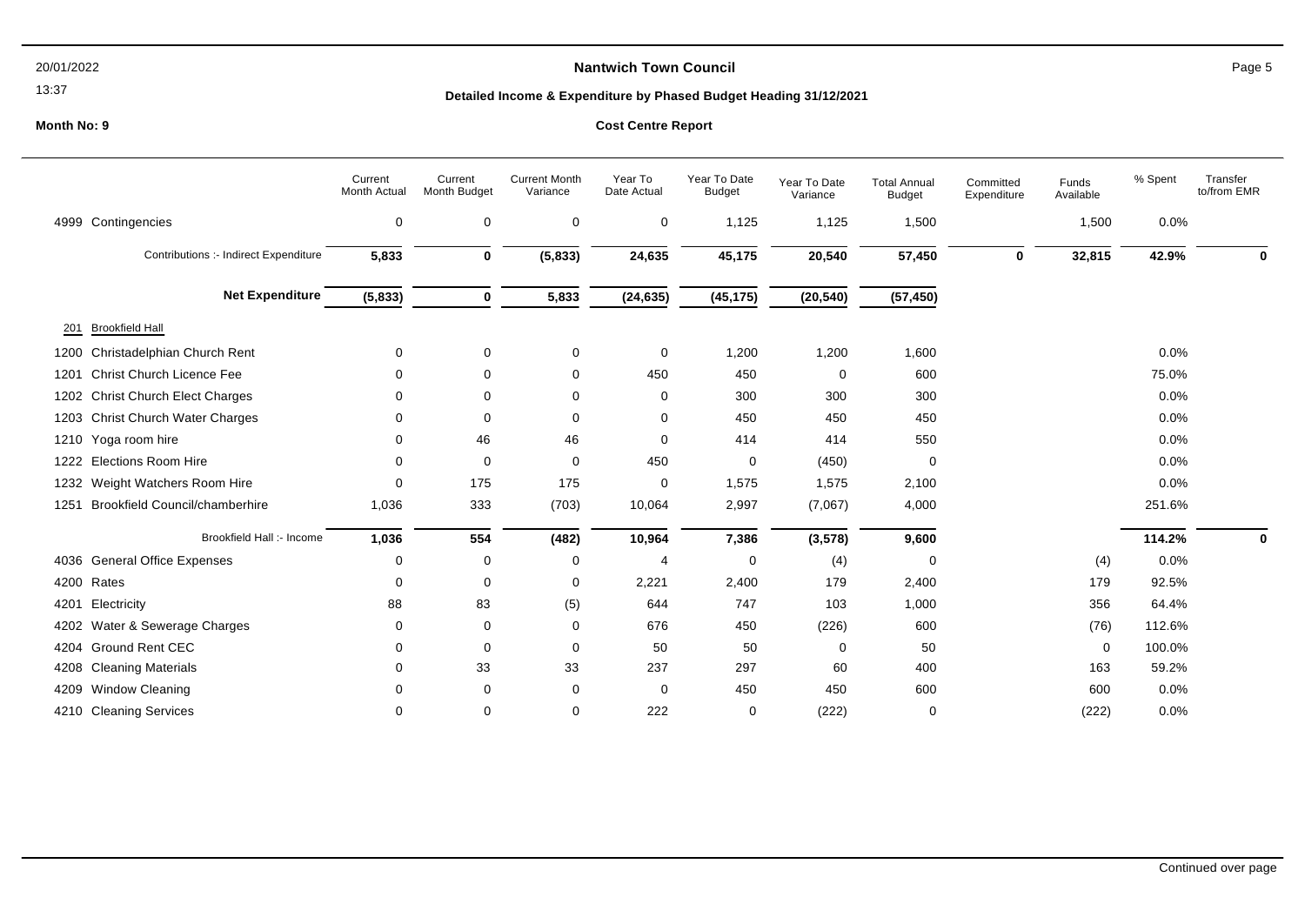# **Nantwich Town Council Page 6**

13:37

## **Detailed Income & Expenditure by Phased Budget Heading 31/12/2021**

|                                                   | Current<br>Month Actual | Current<br>Month Budget | <b>Current Month</b><br>Variance | Year To<br>Date Actual | Year To Date<br><b>Budget</b> | Year To Date<br>Variance | <b>Total Annual</b><br><b>Budget</b> | Committed<br>Expenditure | Funds<br>Available | % Spent | Transfer<br>to/from EMR |
|---------------------------------------------------|-------------------------|-------------------------|----------------------------------|------------------------|-------------------------------|--------------------------|--------------------------------------|--------------------------|--------------------|---------|-------------------------|
| <b>Ground Maintenance</b><br>4211                 | 180                     | 133                     | (47)                             | 1,160                  | 1,197                         | 37                       | 1,600                                |                          | 440                | 72.5%   |                         |
| Repairs & Maintenance<br>4212                     | 0                       | 0                       | 0                                | 1,982                  | 750                           | (1,232)                  | 1,000                                | 11                       | (993)              | 199.3%  |                         |
| Equipment service /maintenance<br>6104            | 0                       | 0                       | 0                                | 196                    | 750                           | 554                      | 1,000                                |                          | 804                | 19.6%   |                         |
| Brookfield Hall :- Indirect Expenditure           | 268                     | 249                     | (19)                             | 7,391                  | 7,091                         | (300)                    | 8,650                                | 11                       | 1,248              | 85.6%   | 0                       |
| Net Income over Expenditure                       | 768                     | 305                     | (463)                            | 3,573                  | 295                           | (3, 278)                 | 950                                  |                          |                    |         |                         |
| <b>Environmental Expenditure</b><br>210           |                         |                         |                                  |                        |                               |                          |                                      |                          |                    |         |                         |
| 4216 Furniture                                    | 0                       | $\mathbf 0$             | $\mathbf 0$                      | $\mathbf 0$            | 186                           | 186                      | 250                                  |                          | 250                | 0.0%    |                         |
| <b>General Equipment</b><br>4220                  | 0                       | $\mathbf 0$             | 0                                | 925                    | 1,125                         | 200                      | 1,500                                |                          | 575                | 61.6%   |                         |
| <b>Millennium Clock</b><br>4301                   | 0                       | 1,500                   | 1,500                            | 840                    | 1,500                         | 660                      | 1,500                                |                          | 660                | 56.0%   |                         |
| <b>Street Furniture</b><br>4302                   | 0                       | 0                       | 0                                | 1,791                  | 1,875                         | 84                       | 2,500                                |                          | 709                | 71.6%   |                         |
| Airman's Grave (do not use)<br>4305               | $\Omega$                | 500                     | 500                              | 0                      | 500                           | 500                      | 500                                  |                          | 500                | 0.0%    |                         |
| 4420 Contribution CCTV Monitoring                 | 0                       | 0                       | 0                                | 22,913                 | 34,231                        | 11,318                   | 34,231                               |                          | 11,318             | 66.9%   |                         |
| Environmental Expenditure :- Indirect Expenditure | $\mathbf 0$             | 2,000                   | 2,000                            | 26,468                 | 39,417                        | 12,949                   | 40,481                               | $\mathbf 0$              | 14,013             | 65.4%   | 0                       |
| <b>Net Expenditure</b>                            | $\bf{0}$                | (2,000)                 | (2,000)                          | (26, 468)              | (39, 417)                     | (12, 949)                | (40, 481)                            |                          |                    |         |                         |
| Civic & Elections Expenditure<br>220              |                         |                         |                                  |                        |                               |                          |                                      |                          |                    |         |                         |
| 1372 Mayor's Charity Income                       | 59                      | 0                       | (59)                             | 436                    | 0                             | (436)                    | 0                                    |                          |                    | 0.0%    |                         |
| 1376 Mayor's Quiz income                          | 100                     | 0                       | (100)                            | 100                    | 0                             | (100)                    | 0                                    |                          |                    | 0.0%    |                         |
| Civic & Elections Expenditure :- Income           | 159                     | $\mathbf 0$             | (159)                            | 536                    | 0                             | (536)                    | 0                                    |                          |                    |         | 0                       |
| 4046 Members Training                             | 0                       | 42                      | 42                               | 30                     | 378                           | 348                      | 500                                  |                          | 470                | 6.0%    |                         |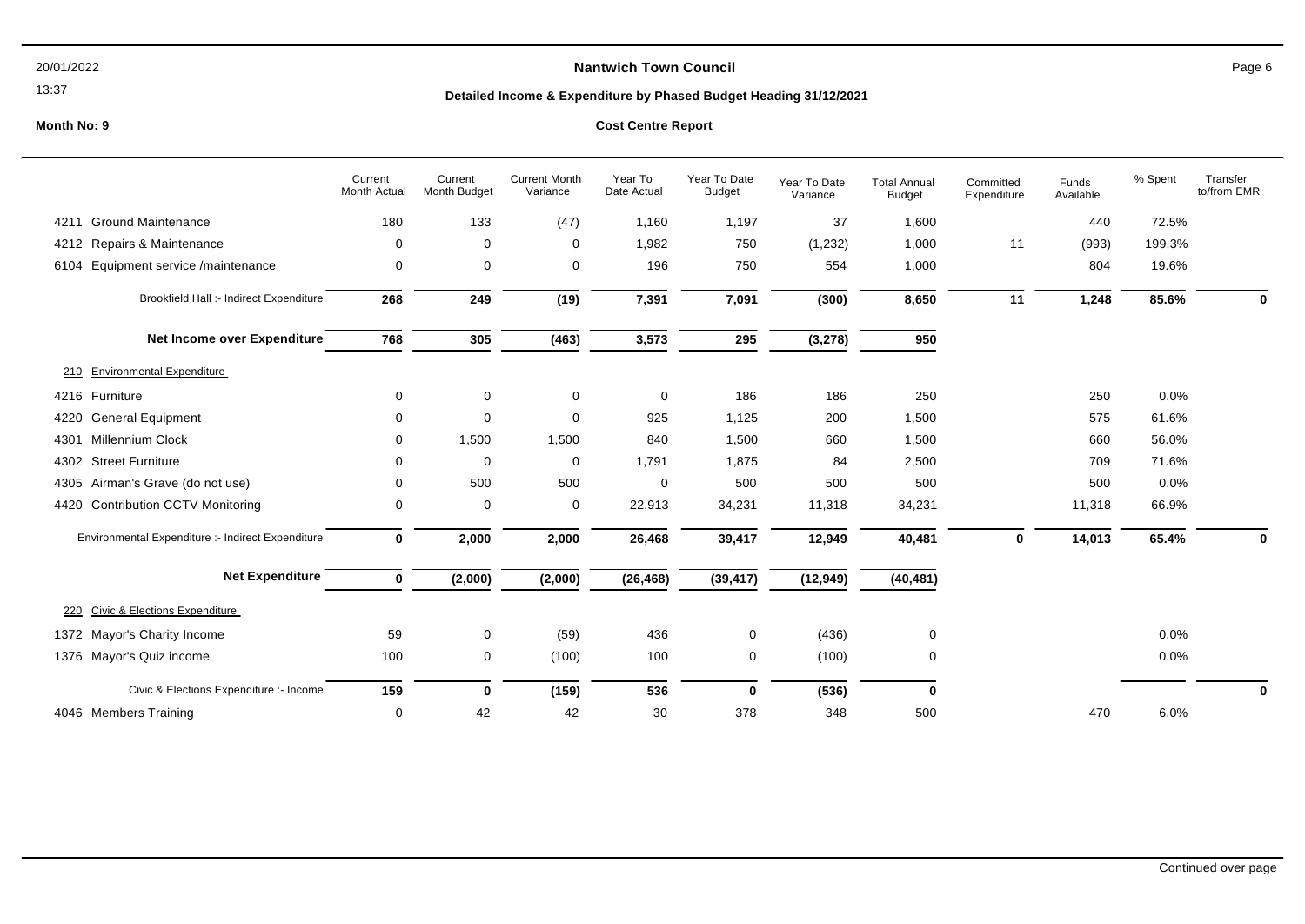### 13:37

# **Nantwich Town Council Page 7**

## **Detailed Income & Expenditure by Phased Budget Heading 31/12/2021**

## **Month No: 9 Cost Centre Report**

|                                                       | Current<br>Month Actual | Current<br>Month Budget | <b>Current Month</b><br>Variance | Year To<br>Date Actual | Year To Date<br><b>Budget</b> | Year To Date<br>Variance | <b>Total Annual</b><br><b>Budget</b> | Committed<br>Expenditure | Funds<br>Available | % Spent | Transfer<br>to/from EMR |
|-------------------------------------------------------|-------------------------|-------------------------|----------------------------------|------------------------|-------------------------------|--------------------------|--------------------------------------|--------------------------|--------------------|---------|-------------------------|
| Members Travel / Subsistence<br>4048                  | 0                       | 25                      | 25                               | 80                     | 225                           | 145                      | 300                                  |                          | 220                | 26.7%   |                         |
| Newsletter Talk of the Town<br>4090                   | 0                       | 0                       | $\mathbf 0$                      | 630                    | 7,500                         | 6,870                    | 10,000                               |                          | 9,370              | 6.3%    |                         |
| Salt of the Earth Awards<br>4155                      | 0                       | 0                       | 0                                | 892                    | 1,000                         | 108                      | 1,000                                |                          | 108                | 89.2%   |                         |
| Mayor's Allowance<br>4350                             | 198                     | 0                       | (198)                            | 218                    | 1,500                         | 1,282                    | 2,000                                |                          | 1,782              | 10.9%   |                         |
| <b>Civic Ceremonies</b><br>4352                       | 0                       | 0                       | 0                                | 192                    | 2,000                         | 1,808                    | 2,000                                |                          | 1,808              | 9.6%    |                         |
| Civic Regalia<br>4353                                 | 0                       | 0                       | 0                                | 228                    | 500                           | 272                      | 500                                  |                          | 272                | 45.5%   |                         |
| Civic Service refreshments<br>4357                    | $\Omega$                | $\Omega$                | 0                                | $\Omega$               | 600                           | 600                      | 600                                  |                          | 600                | 0.0%    |                         |
| Christmas refreshments<br>4358                        | 0                       | 600                     | 600                              | $\Omega$               | 600                           | 600                      | 600                                  |                          | 600                | 0.0%    |                         |
| <b>Mayor Making Refreshments</b><br>4359              | 0                       | 0                       | 0                                | $\Omega$               | 600                           | 600                      | 600                                  |                          | 600                | 0.0%    |                         |
| Mayor's Charity payment<br>4555                       | 0                       | 0                       | 0                                | 2,000                  | 2,000                         | 0                        | 2,000                                |                          | 0                  | 100.0%  |                         |
| Civic & Elections Expenditure :- Indirect Expenditure | 198                     | 667                     | 469                              | 4,269                  | 16,903                        | 12,634                   | 20,100                               | 0                        | 15,831             | 21.2%   | $\bf{0}$                |
| Net Income over Expenditure                           | (39)                    | (667)                   | (628)                            | (3,733)                | (16, 903)                     | (13, 170)                | (20, 100)                            |                          |                    |         |                         |
| Events<br>250                                         |                         |                         |                                  |                        |                               |                          |                                      |                          |                    |         |                         |
| Christmas Income<br>1385                              | (1,000)                 | 0                       | 1,000                            | 2,000                  | 0                             | (2,000)                  | 0                                    |                          |                    | 0.0%    |                         |
| Events :- Income                                      | (1,000)                 | $\bf{0}$                | 1,000                            | 2,000                  | 0                             | (2,000)                  | 0                                    |                          |                    |         | 0                       |
| Salaries<br>4000                                      | 2,090                   | 1,514                   | (576)                            | 17,964                 | 13,626                        | (4, 338)                 | 18,170                               |                          | 206                | 98.9%   |                         |
| National Insurance Employer<br>4005                   | 172                     | 167                     | (5)                              | 1,513                  | 1,503                         | (10)                     | 2,000                                |                          | 487                | 75.7%   |                         |
| <b>Superannuation Employer</b><br>4006                | 473                     | 342                     | (131)                            | 4,114                  | 3,078                         | (1,036)                  | 4,107                                |                          | (7)                | 100.2%  |                         |
| Christmas Lights / Festivities<br>4371                | 3,794                   | 4,998                   | 1,204                            | 22,550                 | 14,994                        | (7, 556)                 | 30,000                               | 190                      | 7,260              | 75.8%   |                         |
| Nantwich show exhibition<br>4374                      | 0                       | 0                       | 0                                | $\Omega$               | 2,500                         | 2,500                    | 2,500                                |                          | 2,500              | 0.0%    |                         |
| 4378 Societies Spectacular                            | 0                       | 0                       | $\mathbf 0$                      | $\Omega$               | 1,500                         | 1,500                    | 2,000                                |                          | 2.000              | 0.0%    |                         |

Continued over page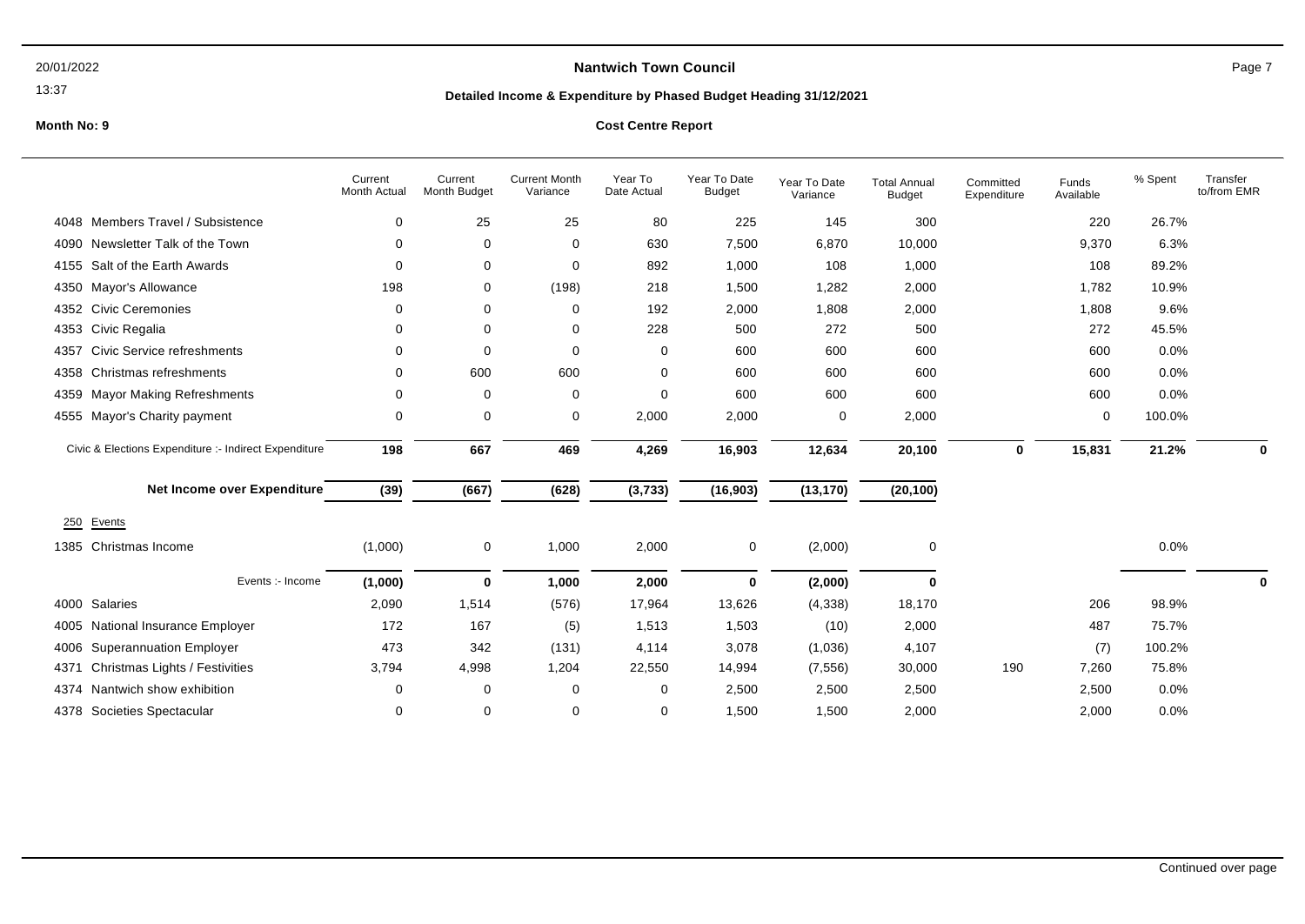# **Nantwich Town Council Page 8**

13:37

## **Detailed Income & Expenditure by Phased Budget Heading 31/12/2021**

|      |                                                  | Current<br>Month Actual | Current<br>Month Budget | <b>Current Month</b><br>Variance | Year To<br>Date Actual | Year To Date<br><b>Budget</b> | Year To Date<br>Variance | <b>Total Annual</b><br><b>Budget</b> | Committed<br>Expenditure | Funds<br>Available | % Spent | Transfer<br>to/from EMR |
|------|--------------------------------------------------|-------------------------|-------------------------|----------------------------------|------------------------|-------------------------------|--------------------------|--------------------------------------|--------------------------|--------------------|---------|-------------------------|
|      | 4381 Remembrance Sunday                          | 400                     | 0                       | (400)                            | 3,734                  | 4,000                         | 266                      | 4,000                                |                          | 266                | 93.3%   |                         |
|      | 4382 Tree of Light                               | 0                       | 0                       | $\mathbf 0$                      | 0                      | 0                             | 0                        | 1,000                                |                          | 1,000              | 0.0%    |                         |
|      | Events :- Indirect Expenditure                   | 6,930                   | 7,021                   | 91                               | 49,875                 | 41,201                        | (8,674)                  | 63,777                               | 190                      | 13,712             | 78.5%   | ŋ                       |
|      | Net Income over Expenditure                      | (7,930)                 | (7, 021)                | 909                              | (47, 875)              | (41, 201)                     | 6,674                    | (63, 777)                            |                          |                    |         |                         |
| 301  | <b>Special Capital Projects</b>                  |                         |                         |                                  |                        |                               |                          |                                      |                          |                    |         |                         |
| 4188 | Cherry Picker purchase                           | 0                       | 0                       | $\mathbf 0$                      | 11,045                 | 0                             | (11, 045)                | 0                                    |                          | (11, 045)          | 0.0%    | 11,045                  |
|      | Special Capital Projects :- Indirect Expenditure | $\mathbf 0$             | $\mathbf 0$             | $\bf{0}$                         | 11,045                 | 0                             | (11, 045)                | 0                                    | 0                        | (11, 045)          |         | 11,045                  |
|      | <b>Net Expenditure</b>                           | $\bf{0}$                | 0                       | $\mathbf 0$                      | (11, 045)              | 0                             | 11,045                   | n                                    |                          |                    |         |                         |
| 7000 | plus Transfer from EMR                           | $\mathbf 0$             |                         |                                  | 11,045                 |                               |                          |                                      |                          |                    |         |                         |
|      | <b>Movement to/(from) Gen Reserve</b>            | ŋ                       |                         |                                  | $\Omega$               |                               |                          |                                      |                          |                    |         |                         |
| 500  | Council Income                                   |                         |                         |                                  |                        |                               |                          |                                      |                          |                    |         |                         |
| 1800 | Miscellaneous Income                             | 0                       | 0                       | $\mathbf 0$                      | 21                     | 0                             | (21)                     | 0                                    |                          |                    | 0.0%    |                         |
| 1870 | Bank Interest - RBS Revenue                      | 30                      | $\mathbf 0$             | (30)                             | 88                     | 0                             | (88)                     | 0                                    |                          |                    | 0.0%    |                         |
| 1873 | Public Sector Dep Fund Interes                   | 11                      | 167                     | 156                              | 71                     | 1,503                         | 1,432                    | 2,000                                |                          |                    | 3.6%    |                         |
| 1874 | Local Auth Prop Fund Interest                    | 0                       | 0                       | 0                                | 3,344                  | 3,375                         | 31                       | 4,500                                |                          |                    | 74.3%   |                         |
| 1875 | <b>Time Deposit Interest</b>                     | 0                       | 0                       | 0                                | 1,009                  | 2,500                         | 1,491                    | 2,500                                |                          |                    | 40.4%   |                         |
|      | 1892 Loan repayment Church House                 | $\Omega$                | 0                       | 0                                | 3,669                  | 0                             | (3,669)                  | 0                                    |                          |                    | 0.0%    |                         |
|      | 1893 Loan repay Players Alterations              | 0                       | 0                       | 0                                | 2,330                  | 0                             | (2, 330)                 | 0                                    |                          |                    | 0.0%    |                         |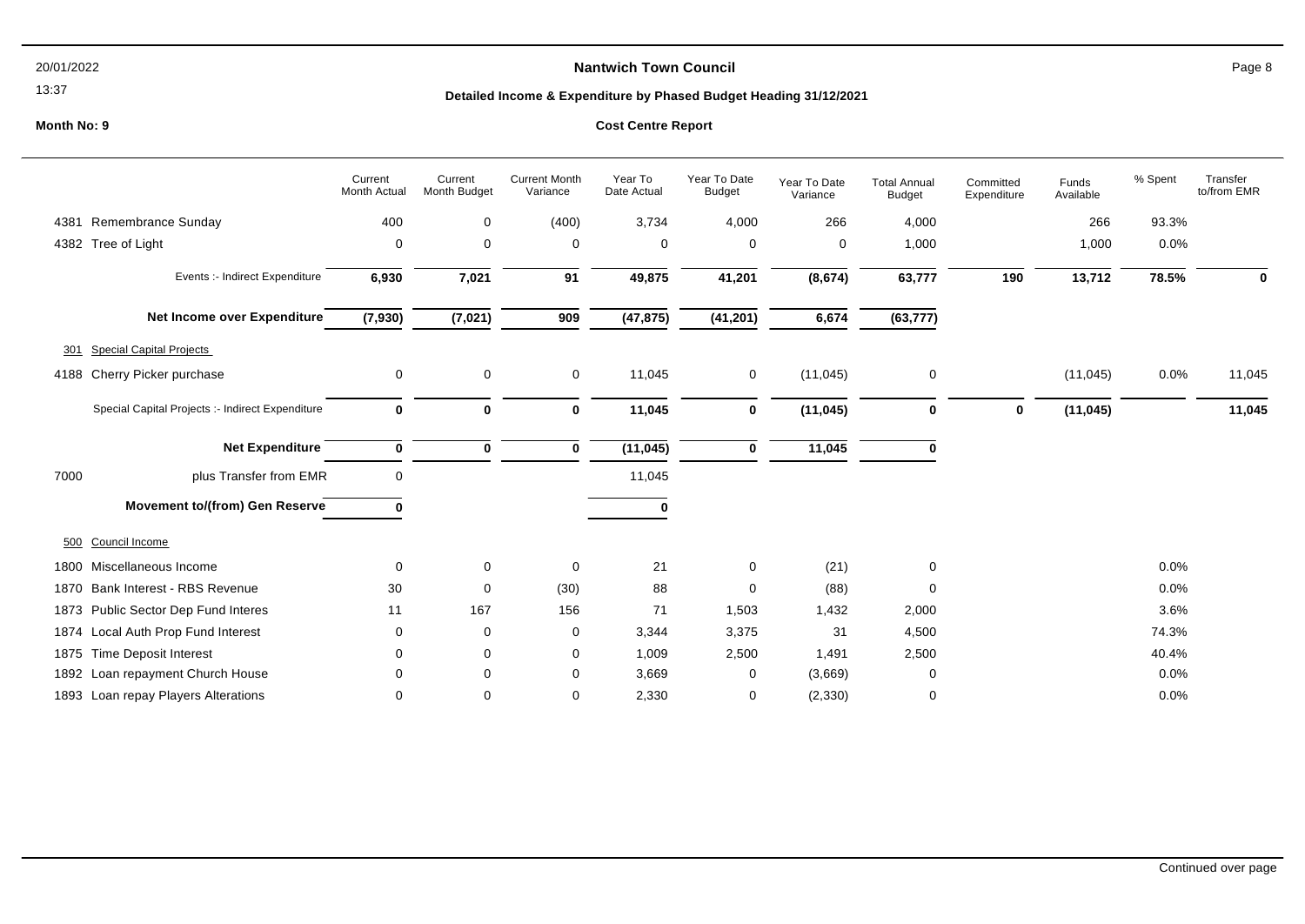### 13:37

# **Nantwich Town Council Page 9**

## **Detailed Income & Expenditure by Phased Budget Heading 31/12/2021**

|         |                                    | Current<br>Month Actual | Current<br>Month Budget | <b>Current Month</b><br>Variance | Year To<br>Date Actual | Year To Date<br><b>Budget</b> | Year To Date<br>Variance | <b>Total Annual</b><br><b>Budget</b> | Committed<br>Expenditure | Funds<br>Available | % Spent | Transfer<br>to/from EMR |
|---------|------------------------------------|-------------------------|-------------------------|----------------------------------|------------------------|-------------------------------|--------------------------|--------------------------------------|--------------------------|--------------------|---------|-------------------------|
|         | 1900 Precept                       | $\mathbf 0$             | 0                       | 0                                | 932,373                | 932,373                       | 0                        | 932,373                              |                          |                    | 100.0%  |                         |
|         | Council Income :- Income           | 41                      | 167                     | 126                              | 942,905                | 939,751                       | (3, 154)                 | 941,373                              |                          |                    | 100.2%  | 0                       |
|         | <b>Net Income</b>                  | 41                      | 167                     | 126                              | 942,905                | 939,751                       | (3, 154)                 | 941,373                              |                          |                    |         |                         |
| 601     | Civic Hall                         |                         |                         |                                  |                        |                               |                          |                                      |                          |                    |         |                         |
| 1223    | Scrap Metal Income                 | 195                     | 0                       | (195)                            | 265                    | 0                             | (265)                    | 0                                    |                          |                    | 0.0%    |                         |
|         | 1228 Limehouse Lizzy               | 283                     | 0                       | (283)                            | 510                    | 0                             | (510)                    | 0                                    |                          |                    | 0.0%    |                         |
| 1229    | Eagles                             | 33                      | 0                       | (33)                             | 33                     | 0                             | (33)                     | 0                                    |                          |                    | 0.0%    |                         |
|         | 1233 Fleetingwood Mac              | 0                       | 0                       | 0                                | 125                    | 0                             | (125)                    | 0                                    |                          |                    | 0.0%    |                         |
| 1236    | The Ultimate Stone Roses           | 0                       | 0                       | 0                                | 110                    | 0                             | (110)                    | 0                                    |                          |                    | 0.0%    |                         |
|         | 1240 ACDC                          | 13                      | 0                       | (13)                             | 13                     | 0                             | (13)                     | 0                                    |                          |                    | 0.0%    |                         |
| 1242 U2 |                                    | 0                       | 0                       | 0                                | 32                     | 0                             | (32)                     | 0                                    |                          |                    | 0.0%    |                         |
|         | 1262 Sound of the Sixties          | 0                       | 0                       | 0                                | 2,200                  | 0                             | (2,200)                  | 0                                    |                          |                    | 0.0%    |                         |
|         | 1268 Stereotonics                  | $\Omega$                | 0                       | 0                                | 748                    | 0                             | (748)                    | 0                                    |                          |                    | 0.0%    |                         |
|         | 1269 Guns & Roses Experience       | ∩                       | 0                       | 0                                | 2,213                  | 0                             | (2, 213)                 | 0                                    |                          |                    | 0.0%    |                         |
|         | 1270 Oasish                        | 0                       | 0                       | 0                                | 3,093                  | 0                             | (3,093)                  | 0                                    |                          |                    | 0.0%    |                         |
|         | 1271 Flash (Queen tribute)         | 50                      | 0                       | (50)                             | 549                    | 0                             | (549)                    | 0                                    |                          |                    | 0.0%    |                         |
|         | 1350 Refund                        | 74                      | 0                       | (74)                             | 74                     | 0                             | (74)                     | 0                                    |                          |                    | 0.0%    |                         |
|         | 1600 Washroom Services             | 0                       | 0                       | 0                                | 35                     | 0                             | (35)                     | $\mathbf 0$                          |                          |                    | 0.0%    |                         |
| 1601    | Civic Hall Main hall hire          | 845                     | 3,333                   | 2,488                            | 71,505                 | 29,997                        | (41,508)                 | 40,000                               |                          |                    | 178.8%  |                         |
|         | 1602 Civic Hall Peggy Killick Hire | 270                     | 83                      | (187)                            | 1,954                  | 747                           | (1, 207)                 | 1,000                                |                          |                    | 195.4%  |                         |
|         | 1603 Catering                      | 271                     | 250                     | (21)                             | 4,784                  | 2,250                         | (2,534)                  | 3,000                                |                          |                    | 159.5%  |                         |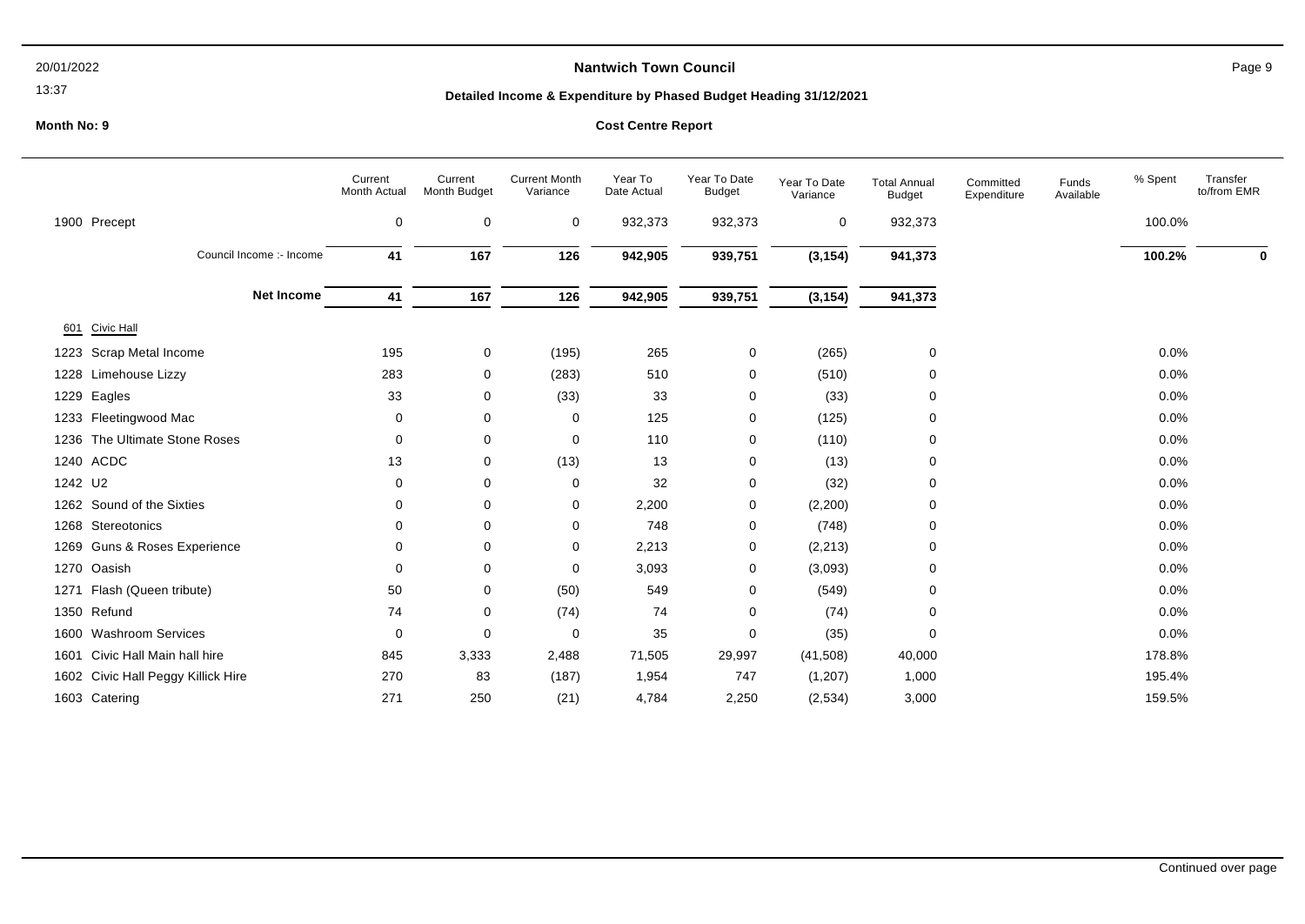13:37

# **Nantwich Town Council Page 10**

## **Detailed Income & Expenditure by Phased Budget Heading 31/12/2021**

## **Month No: 9**

|  |  | <b>Cost Centre Report</b> |
|--|--|---------------------------|
|--|--|---------------------------|

|                                           | Current<br><b>Month Actual</b> | Current<br>Month Budget | <b>Current Month</b><br>Variance | Year To<br>Date Actual | Year To Date<br><b>Budget</b> | Year To Date<br>Variance | <b>Total Annual</b><br><b>Budget</b> | Committed<br>Expenditure | Funds<br>Available | % Spent | Transfer<br>to/from EMR |
|-------------------------------------------|--------------------------------|-------------------------|----------------------------------|------------------------|-------------------------------|--------------------------|--------------------------------------|--------------------------|--------------------|---------|-------------------------|
| Comedy Club ticket sales<br>1604          | 0                              | 333                     | 333                              | 0                      | 2,997                         | 2,997                    | 4,000                                |                          |                    | 0.0%    |                         |
| Licensed drinks<br>1607                   | 27,866                         | 4,167                   | (23, 699)                        | 71,546                 | 37,503                        | (34, 043)                | 50,000                               |                          |                    | 143.1%  |                         |
| Door Security<br>1608                     | 790                            | 208                     | (582)                            | 1,908                  | 1,872                         | (36)                     | 2,500                                |                          |                    | 76.3%   |                         |
| Little Mix Tribute band<br>1610           | 0                              | 0                       | $\mathbf 0$                      | 42                     | 0                             | (42)                     | $\Omega$                             |                          |                    | 0.0%    |                         |
| 1617 UK Bjorn                             | 313                            | 0                       | (313)                            | 8,196                  | 0                             | (8, 196)                 | $\Omega$                             |                          |                    | 0.0%    |                         |
| 1622 Bee Gees                             | 25                             | $\mathbf 0$             | (25)                             | 50                     | 0                             | (50)                     | $\Omega$                             |                          |                    | 0.0%    |                         |
| The UK Rock Show<br>1635                  | 25                             | $\mathbf 0$             | (25)                             | 1,718                  | 0                             | (1,718)                  | $\Omega$                             |                          |                    | 0.0%    |                         |
| Santa's Show<br>1647                      | 297                            | 1,000                   | 703                              | 3,443                  | 1,000                         | (2, 443)                 | 1,000                                |                          |                    | 344.3%  |                         |
| Over banking<br>1650                      | 111                            | 0                       | (111)                            | 319                    | 0                             | (319)                    | 0                                    |                          |                    | 0.0%    |                         |
| Under banking<br>1651                     | (82)                           | 0                       | 82                               | (378)                  | 0                             | 378                      | $\Omega$                             |                          |                    | 0.0%    |                         |
| 1652 Admin fee                            | 232                            | 0                       | (232)                            | 2,318                  | 0                             | (2,318)                  | 0                                    |                          |                    | 0.0%    |                         |
| Postage Income<br>1660                    | $\overline{2}$                 | 0                       | (2)                              | 23                     | 0                             | (23)                     | $\Omega$                             |                          |                    | 0.0%    |                         |
| <b>Coldplay Tribute</b><br>1668           | 250                            | 0                       | (250)                            | 338                    | 0                             | (338)                    | $\Omega$                             |                          |                    | 0.0%    |                         |
| Electromantics<br>1679                    | 3                              | 0                       | (3)                              | 5,280                  | 0                             | (5,280)                  | $\Omega$                             |                          |                    | 0.0%    |                         |
| Bon Jovi<br>1847                          | $\mathbf 0$                    | 0                       | 0                                | 1,790                  | $\mathbf 0$                   | (1,790)                  | $\Omega$                             |                          |                    | 0.0%    |                         |
| Dressed to Kill (Kiss tribute)<br>1871    | $\mathbf 0$                    | $\mathbf 0$             | $\mathbf 0$                      | 938                    | $\mathbf 0$                   | (938)                    | $\Omega$                             |                          |                    | 0.0%    |                         |
| Civic Hall :- Income                      | 31,865                         | 9,374                   | (22, 491)                        | 185,771                | 76,366                        | (109, 405)               | 101,500                              |                          |                    | 183.0%  | 0                       |
| Salaries<br>4000                          | 14,977                         | 10,807                  | (4, 170)                         | 116,293                | 107,263                       | (9,030)                  | 139,680                              |                          | 23,387             | 83.3%   |                         |
| National Insurance Employer<br>4005       | 1,087                          | 1,250                   | 163                              | 9,566                  | 11,250                        | 1,684                    | 15,000                               |                          | 5,434              | 63.8%   |                         |
| <b>Superannuation Employer</b><br>4006    | 2,810                          | 2,442                   | (368)                            | 24,708                 | 21,978                        | (2,730)                  | 29,307                               |                          | 4,599              | 84.3%   |                         |
| <b>Staff Travel / Subsistence</b><br>4047 | 511                            | 0                       | (511)                            | 511                    | 0                             | (511)                    | 0                                    |                          | (511)              | 0.0%    |                         |
| Performance Music Licence<br>4056         | $\mathbf 0$                    | $\mathbf 0$             | $\mathbf 0$                      | 0                      | 3,000                         | 3,000                    | 3,000                                | 420                      | 2,580              | 14.0%   |                         |
| 4057 Cash Collection                      | 81                             | 0                       | (81)                             | 362                    | $\mathbf 0$                   | (362)                    | $\Omega$                             |                          | (362)              | 0.0%    |                         |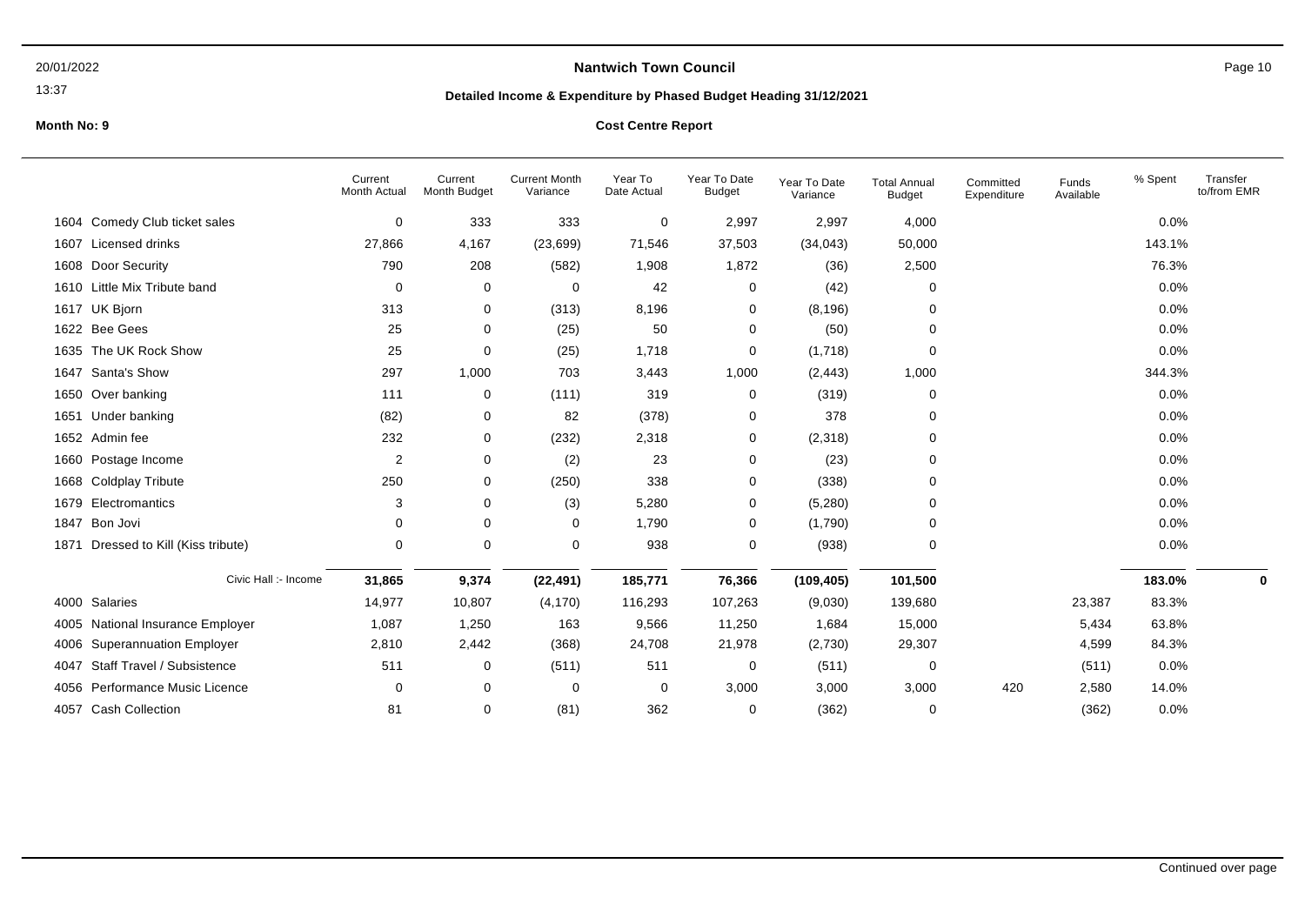### 13:37

# **Nantwich Town Council Page 11**

## **Detailed Income & Expenditure by Phased Budget Heading 31/12/2021**

|      |                                | Current<br>Month Actual | Current<br>Month Budget | <b>Current Month</b><br>Variance | Year To<br>Date Actual | Year To Date<br><b>Budget</b> | Year To Date<br>Variance | <b>Total Annual</b><br><b>Budget</b> | Committed<br>Expenditure | Funds<br>Available | % Spent | Transfer<br>to/from EMR |
|------|--------------------------------|-------------------------|-------------------------|----------------------------------|------------------------|-------------------------------|--------------------------|--------------------------------------|--------------------------|--------------------|---------|-------------------------|
| 4060 | <b>Premises Licence</b>        | 0                       | 0                       | 0                                | 450                    | 250                           | (200)                    | 400                                  |                          | (50)               | 112.5%  |                         |
| 4061 | <b>TV License</b>              | 0                       | 0                       | 0                                | 0                      | 0                             | 0                        | 200                                  |                          | 200                | 0.0%    |                         |
| 4105 | <b>SCOOT</b>                   | 0                       | 0                       | 0                                | 55                     | 110                           | 55                       | 110                                  |                          | 55                 | 50.0%   |                         |
| 4200 | Rates                          | 0                       | $\mathbf 0$             | 0                                | 14,471                 | 15,000                        | 529                      | 15,000                               |                          | 529                | 96.5%   |                         |
| 4201 | Electricity                    | 2,544                   | 1,250                   | (1,294)                          | 13,276                 | 11,250                        | (2,026)                  | 15,000                               |                          | 1,724              | 88.5%   |                         |
| 4202 | Water & Sewerage Charges       | 199                     | 333                     | 134                              | 1,710                  | 2,997                         | 1,287                    | 4,000                                |                          | 2,290              | 42.8%   |                         |
| 4203 | <b>Refuse Collection</b>       | 224                     | 417                     | 193                              | 2,113                  | 3,753                         | 1,640                    | 5,000                                |                          | 2,887              | 42.3%   |                         |
| 4205 | Gas                            | 0                       | 167                     | 167                              | 1,399                  | 1,503                         | 104                      | 2,000                                |                          | 601                | 69.9%   |                         |
| 4206 | Chubb security main cont       | 399                     | 417                     | 18                               | 4,986                  | 3,753                         | (1,233)                  | 5,000                                |                          | 14                 | 99.7%   |                         |
| 4207 | Pest Control                   | 0                       | 0                       | 0                                | 300                    | 500                           | 200                      | 500                                  |                          | 200                | 60.0%   |                         |
| 4208 | <b>Cleaning Materials</b>      | 421                     | 417                     | (4)                              | 3,666                  | 3,753                         | 87                       | 5,000                                | 229                      | 1,105              | 77.9%   |                         |
| 4209 | <b>Window Cleaning</b>         | 0                       | 42                      | 42                               | $\overline{0}$         | 378                           | 378                      | 500                                  |                          | 500                | 0.0%    |                         |
| 4212 | Repairs & Maintenance          | 191                     | 667                     | 476                              | 5,906                  | 6,003                         | 97                       | 8,000                                | 485                      | 1,609              | 79.9%   |                         |
| 4214 | Fixtures & Fittings - Maint Pl | 0                       | 0                       | 0                                | 34,760                 | 35,000                        | 240                      | 35,000                               | 1,470                    | (1,231)            | 103.5%  | 3,800                   |
| 4217 | Kitchen Equipment              | 0                       | 0                       | 0                                | 127                    | 0                             | (127)                    | 0                                    |                          | (127)              | 0.0%    |                         |
| 4220 | General Equipment              | 0                       | 0                       | 0                                | 1,650                  | 1,500                         | (150)                    | 2,000                                |                          | 350                | 82.5%   |                         |
| 4226 | Clothing                       | 332                     | 0                       | (332)                            | 2,634                  | 1,500                         | (1, 134)                 | 2,000                                |                          | (634)              | 131.7%  |                         |
| 4228 | Tea dance in Civic Hall        | 0                       | 117                     | 117                              | $\overline{0}$         | 1,053                         | 1,053                    | 1,400                                |                          | 1,400              | 0.0%    |                         |
| 6101 | Purchase of drink              | 7,966                   | 1,667                   | (6, 299)                         | 29,359                 | 15,003                        | (14, 356)                | 20,000                               | 35                       | (9, 394)           | 147.0%  |                         |
| 6103 | Catering                       | 309                     | 417                     | 108                              | 3,078                  | 3,753                         | 675                      | 5,000                                | 727                      | 1,195              | 76.1%   |                         |
| 6104 | Equipment service /maintenance | 136                     | 1,125                   | 989                              | 4,481                  | 10,125                        | 5,644                    | 13,500                               | 116                      | 8,902              | 34.1%   |                         |
| 6105 | Gas cylinders                  | 192                     | 100                     | (92)                             | 613                    | 900                           | 287                      | 1,200                                | 129                      | 458                | 61.8%   |                         |
| 6108 | <b>Door Security Costs</b>     | 1,404                   | 417                     | (987)                            | 3,632                  | 3,753                         | 121                      | 5,000                                | 790                      | 578                | 88.4%   |                         |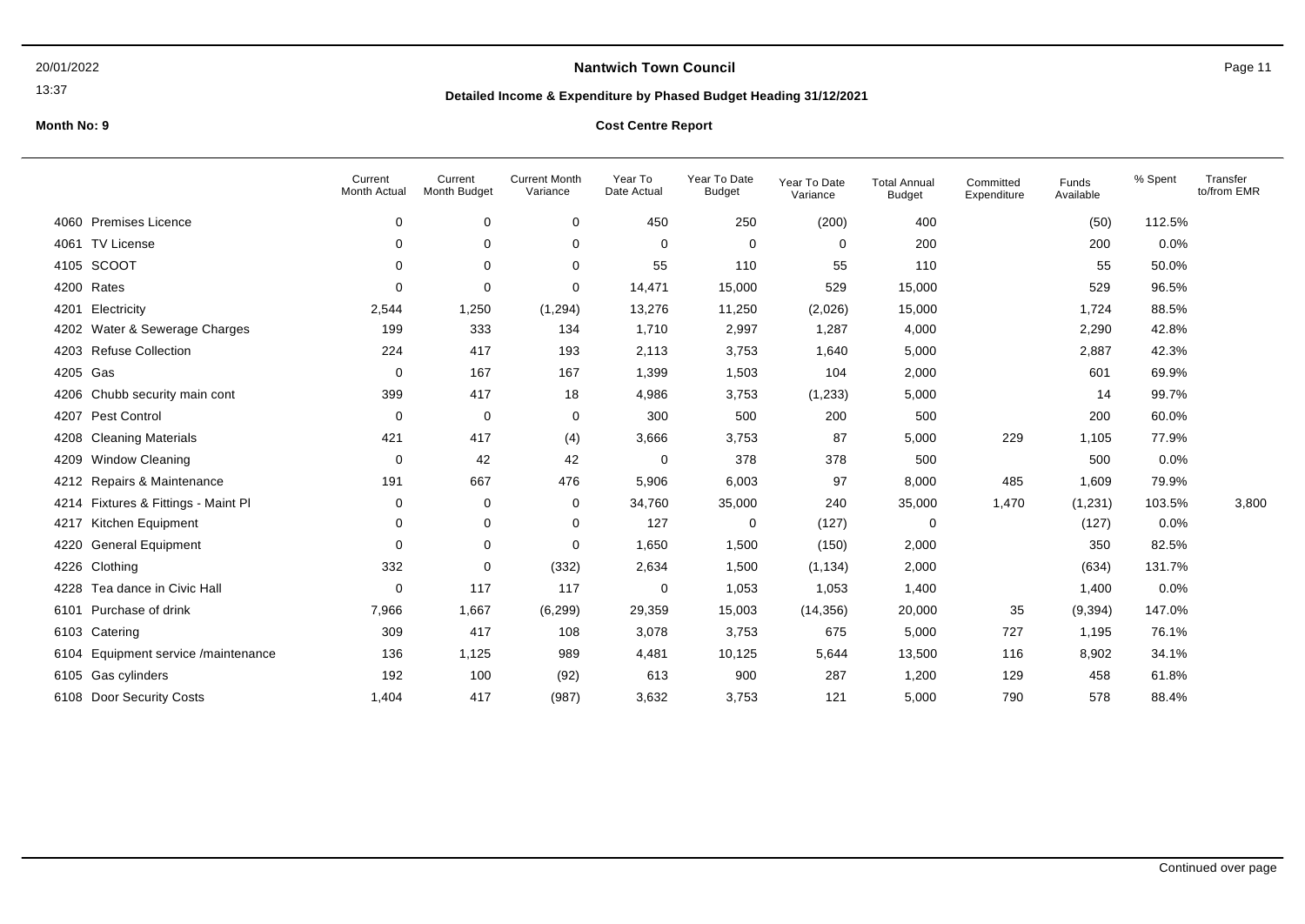### 13:37

# **Nantwich Town Council Nantwich Town Council Page 12**

## **Detailed Income & Expenditure by Phased Budget Heading 31/12/2021**

|      |                                       | Current<br><b>Month Actual</b> | Current<br>Month Budget | <b>Current Month</b><br>Variance | Year To<br>Date Actual | Year To Date<br><b>Budget</b> | Year To Date<br>Variance | <b>Total Annual</b><br><b>Budget</b> | Committed<br>Expenditure | Funds<br>Available | % Spent | Transfer<br>to/from EMR |
|------|---------------------------------------|--------------------------------|-------------------------|----------------------------------|------------------------|-------------------------------|--------------------------|--------------------------------------|--------------------------|--------------------|---------|-------------------------|
| 6113 | Equip purchase Light/sound            | 1,387                          | 0                       | (1, 387)                         | 1,387                  | 1,875                         | 488                      | 2,500                                |                          | 1,113              | 55.5%   |                         |
| 6117 | Annual Mech Rigging Inspection        | 0                              | 0                       | 0                                | 600                    | 350                           | (250)                    | 350                                  |                          | (250)              | 171.4%  |                         |
| 6119 | Refund                                | 273                            | 0                       | (273)                            | 319                    | 0                             | (319)                    | 0                                    |                          | (319)              | 0.0%    |                         |
| 6180 | Water monitoring service              | 46                             | 0                       | (46)                             | 181                    | 0                             | (181)                    | 0                                    | 572                      | (754)              | 0.0%    |                         |
| 6303 | <b>Civic Hall Shows</b>               | 1,005                          | 3,333                   | 2,328                            | 22,328                 | 29,997                        | 7,669                    | 40,000                               | 100                      | 17,572             | 56.1%   |                         |
|      | Civic Hall :- Indirect Expenditure    | 36,495                         | 25,385                  | (11, 110)                        | 304,923                | 297,550                       | (7, 373)                 | 375,647                              | 5,074                    | 65,651             | 82.5%   | 3,800                   |
|      | Net Income over Expenditure           | (4,629)                        | (16, 011)               | (11, 382)                        | (119, 152)             | (221, 184)                    | (102, 032)               | (274, 147)                           |                          |                    |         |                         |
| 7000 | plus Transfer from EMR                | 0                              |                         |                                  | 3,800                  |                               |                          |                                      |                          |                    |         |                         |
|      | <b>Movement to/(from) Gen Reserve</b> | (4,629)                        |                         |                                  | (115, 352)             |                               |                          |                                      |                          |                    |         |                         |
| 602  | Market                                |                                |                         |                                  |                        |                               |                          |                                      |                          |                    |         |                         |
| 1611 | <b>Market Indoor Stall Hire</b>       | 7,910                          | 9,167                   | 1,257                            | 71,757                 | 82,503                        | 10,746                   | 110,000                              |                          |                    | 65.2%   |                         |
|      | 1612 Market Outdoor Stall hire        | 1,996                          | 2,333                   | 337                              | 20,734                 | 20,997                        | 263                      | 28,000                               |                          |                    | 74.1%   |                         |
|      | 1613 Farmers Market                   | 1,654                          | 833                     | (821)                            | 17,828                 | 7,497                         | (10, 331)                | 10,000                               |                          |                    | 178.3%  |                         |
| 1650 | Over banking                          | 0                              | 0                       | 0                                | 4                      | 0                             | (4)                      | 0                                    |                          |                    | 0.0%    |                         |
| 1651 | Under banking                         | 0                              | 0                       | 0                                | 3                      | 0                             | (3)                      | 0                                    |                          |                    | 0.0%    |                         |
| 1670 | Electricity re-charge                 | 27                             | 417                     | 390                              | 1,535                  | 3,753                         | 2,218                    | 5,000                                |                          |                    | 30.7%   |                         |
|      | 1803 Spring market                    | 0                              | 0                       | 0                                | $\mathbf 0$            | 600                           | 600                      | 600                                  |                          |                    | 0.0%    |                         |
|      | 1804 Summer market                    | 0                              | 0                       | 0                                | 233                    | 800                           | 567                      | 800                                  |                          |                    | 29.2%   |                         |
|      | 1805 Autumn Market                    | 0                              | 0                       | 0                                | 0                      | 600                           | 600                      | 600                                  |                          |                    | 0.0%    |                         |
|      | 1806 Flower Market                    | 0                              | 0                       | 0                                | 0                      | 900                           | 900                      | 900                                  |                          |                    | 0.0%    |                         |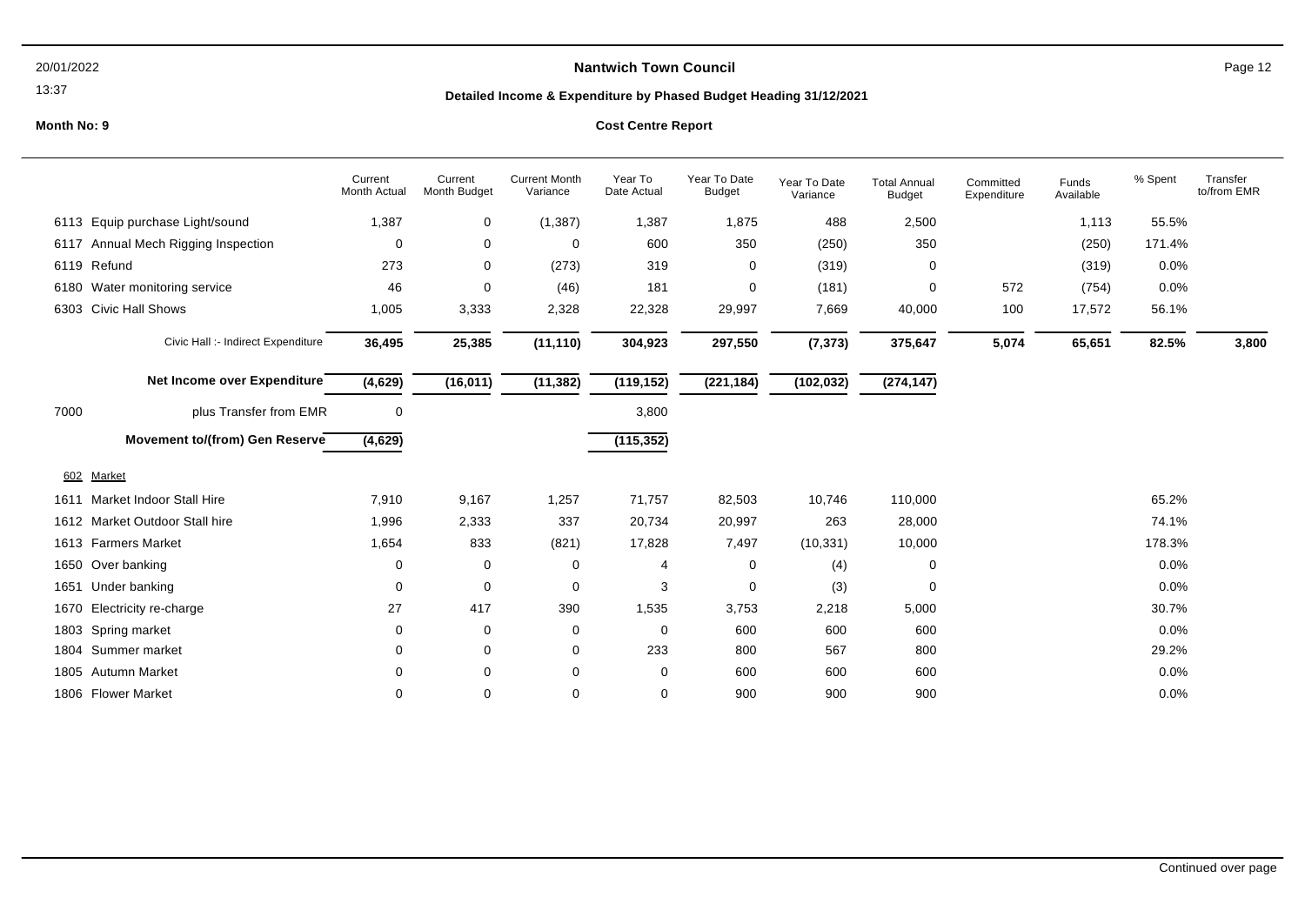### 13:37

# **Nantwich Town Council Nantwich Town Council Page 13**

## **Detailed Income & Expenditure by Phased Budget Heading 31/12/2021**

|          |                                  | Current<br>Month Actual | Current<br>Month Budget | <b>Current Month</b><br>Variance | Year To<br>Date Actual | Year To Date<br><b>Budget</b> | Year To Date<br>Variance | <b>Total Annual</b><br><b>Budget</b> | Committed<br>Expenditure | Funds<br>Available | % Spent | Transfer<br>to/from EMR |
|----------|----------------------------------|-------------------------|-------------------------|----------------------------------|------------------------|-------------------------------|--------------------------|--------------------------------------|--------------------------|--------------------|---------|-------------------------|
| 1827     | Food Festival Artizan Market     | $\mathbf 0$             | 0                       | $\mathbf 0$                      | $\mathbf 0$            | 1,200                         | 1,200                    | 1,200                                |                          |                    | 0.0%    |                         |
|          | 1867 Xmas market                 | 0                       | 1,600                   | 1,600                            | 0                      | 1,600                         | 1,600                    | 1,600                                |                          |                    | 0.0%    |                         |
|          | Market :- Income                 | 11,586                  | 14,350                  | 2,764                            | 112,094                | 120,450                       | 8,356                    | 158,700                              |                          |                    | 70.6%   | 0                       |
|          | 4000 Salaries                    | 7,476                   | 6,056                   | (1,420)                          | 65,772                 | 54,504                        | (11, 268)                | 72,670                               |                          | 6,898              | 90.5%   |                         |
|          | 4005 National Insurance Employer | 605                     | 750                     | 145                              | 5,661                  | 6,750                         | 1,089                    | 9,000                                |                          | 3,339              | 62.9%   |                         |
|          | 4006 Superannuation Employer     | 1,635                   | 1,369                   | (266)                            | 14,566                 | 12,321                        | (2, 245)                 | 16,425                               |                          | 1,859              | 88.7%   |                         |
| 4047     | Staff Travel / Subsistence       | 11                      | 0                       | (11)                             | 11                     | 0                             | (11)                     | 0                                    |                          | (11)               | 0.0%    |                         |
| 4056     | Performance Music Licence        | 0                       | 0                       | 0                                | 0                      | 1,000                         | 1,000                    | 1,000                                |                          | 1,000              | 0.0%    |                         |
| 4057     | <b>Cash Collection</b>           | 37                      | 58                      | 21                               | 259                    | 522                           | 263                      | 700                                  |                          | 441                | 37.0%   |                         |
|          | 4108 NABMA Subscription          | 0                       | 0                       | 0                                | 369                    | 380                           | 11                       | 380                                  |                          | 11                 | 97.1%   |                         |
|          | 4200 Rates                       | $\Omega$                | $\mathbf 0$             | 0                                | 14,970                 | 17,000                        | 2,030                    | 17,000                               |                          | 2,030              | 88.1%   |                         |
|          | 4201 Electricity                 | 895                     | 833                     | (62)                             | 5,800                  | 7,497                         | 1,697                    | 10,000                               |                          | 4,200              | 58.0%   |                         |
|          | 4202 Water & Sewerage Charges    | 181                     | 233                     | 52                               | 1,740                  | 2,097                         | 357                      | 2,800                                |                          | 1,060              | 62.1%   |                         |
|          | 4203 Refuse Collection           | $\Omega$                | 583                     | 583                              | 2,945                  | 5,247                         | 2,302                    | 7,000                                |                          | 4,055              | 42.1%   |                         |
| 4205 Gas |                                  | 0                       | 208                     | 208                              | 962                    | 1,872                         | 910                      | 2,500                                |                          | 1,538              | 38.5%   |                         |
|          | 4206 Chubb security main cont    | 290                     | 333                     | 43                               | 3,898                  | 2,997                         | (901)                    | 4,000                                |                          | 102                | 97.4%   |                         |
|          | 4207 Pest Control                | 0                       | 0                       | 0                                | 200                    | 500                           | 300                      | 500                                  |                          | 300                | 40.0%   |                         |
|          | 4208 Cleaning Materials          | 0                       | 0                       | 0                                | 352                    | 0                             | (352)                    | 0                                    |                          | (352)              | 0.0%    |                         |
| 4209     | <b>Window Cleaning</b>           | $\Omega$                | 50                      | 50                               | 0                      | 450                           | 450                      | 600                                  |                          | 600                | 0.0%    |                         |
|          | 4212 Repairs & Maintenance       | 54                      | 458                     | 404                              | 6,809                  | 4,122                         | (2,687)                  | 5,500                                | 42                       | (1, 351)           | 124.6%  |                         |
|          | 4220 General Equipment           | 0                       | 0                       | 0                                | 2,483                  | 1,500                         | (983)                    | 1,500                                | 56                       | (1,039)            | 169.2%  |                         |
|          | 4226 Clothing                    | $\Omega$                | 0                       | 0                                | 517                    | 750                           | 233                      | 1,000                                | 8                        | 475                | 52.5%   |                         |
|          | 4266 Food Festival (do not use)  | 0                       | 0                       | 0                                | 0                      | 0                             | 0                        | 0                                    | 723                      | (723)              | 0.0%    |                         |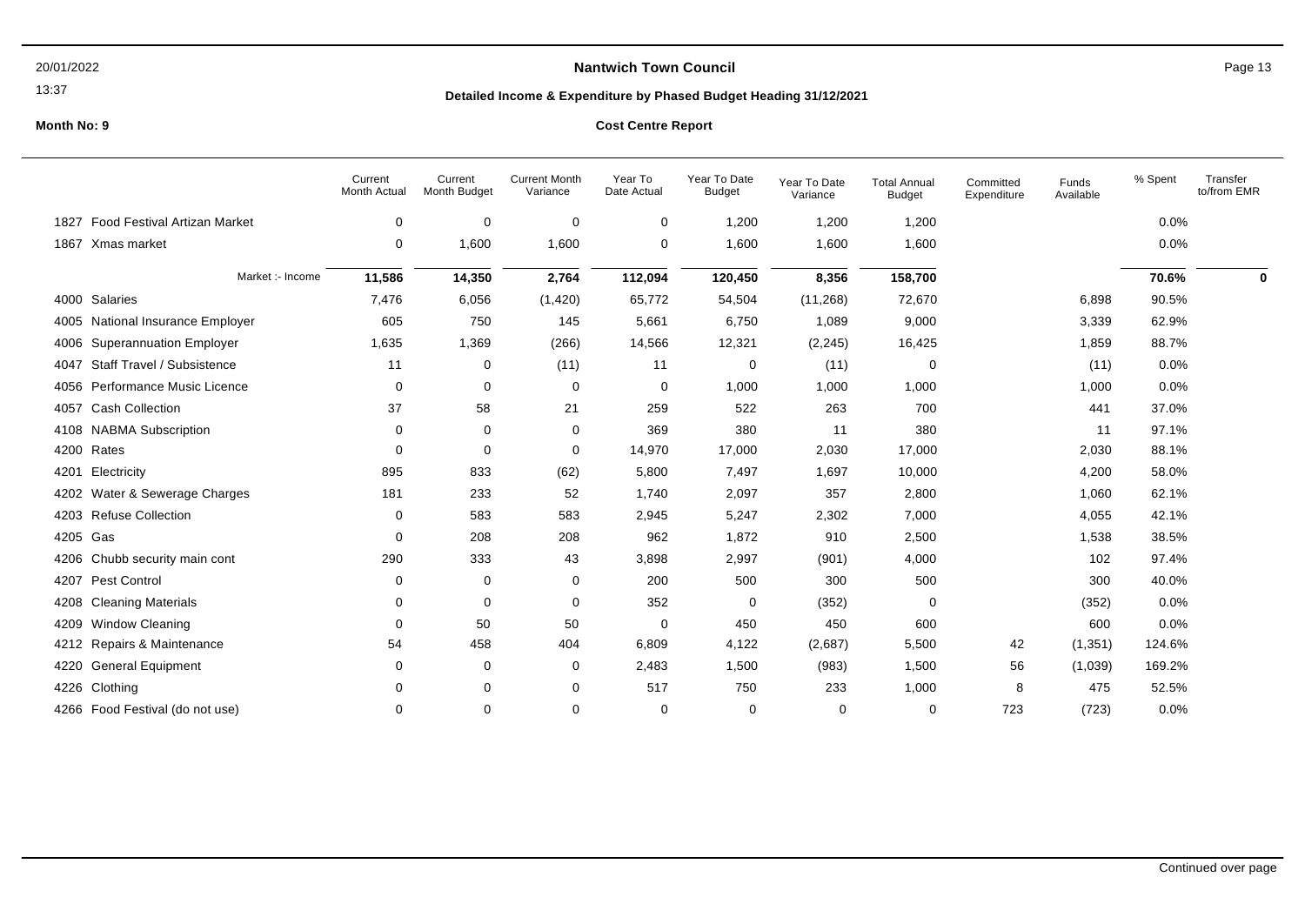### 13:37

# **Nantwich Town Council Page 14**

## **Detailed Income & Expenditure by Phased Budget Heading 31/12/2021**

|                                           | Current<br>Month Actual | Current<br>Month Budget | <b>Current Month</b><br>Variance | Year To<br>Date Actual | Year To Date<br><b>Budget</b> | Year To Date<br>Variance | <b>Total Annual</b><br><b>Budget</b> | Committed<br>Expenditure | Funds<br>Available | % Spent    | Transfer<br>to/from EMR |
|-------------------------------------------|-------------------------|-------------------------|----------------------------------|------------------------|-------------------------------|--------------------------|--------------------------------------|--------------------------|--------------------|------------|-------------------------|
| 4410 Fuel                                 | 0                       | 0                       | $\mathbf 0$                      | 117                    | 225                           | 108                      | 300                                  |                          | 183                | 39.1%      |                         |
| Equipment service /maintenance<br>6104    | 1,347                   | 500                     | (847)                            | 6,299                  | 4,500                         | (1,799)                  | 6,000                                | 1,852                    | (2, 151)           | 135.9%     |                         |
| Motor vehicle insurance<br>6150           | 0                       | 0                       | $\mathbf 0$                      | 350                    | 350                           | 0                        | 350                                  |                          | 0                  | 100.0%     |                         |
| Water monitoring service<br>6180          | 0                       | 0                       | $\mathbf 0$                      | 68                     | 0                             | (68)                     | 0                                    | 606                      | (674)              | 0.0%       |                         |
| Market :- Indirect Expenditure            | 12,532                  | 11,431                  | (1, 101)                         | 134,148                | 124,584                       | (9, 564)                 | 159,225                              | 3,287                    | 21,790             | 86.3%      | 0                       |
| Net Income over Expenditure               | (945)                   | 2,919                   | 3,864                            | (22, 054)              | (4, 134)                      | 17,920                   | (525)                                |                          |                    |            |                         |
| <b>Public Toilets</b><br>603              |                         |                         |                                  |                        |                               |                          |                                      |                          |                    |            |                         |
| Salaries<br>4000                          | 1,863                   | 1,608                   | (255)                            | 13,329                 | 14,472                        | 1,143                    | 19,292                               |                          | 5,963              | 69.1%      |                         |
| National Insurance Employer<br>4005       | 245                     | 308                     | 63                               | 1,455                  | 2,772                         | 1,317                    | 3,700                                |                          | 2,245              | 39.3%      |                         |
| <b>Superannuation Employer</b><br>4006    | 635                     | 363                     | (272)                            | 3,391                  | 3,267                         | (124)                    | 4,360                                |                          | 969                | 77.8%      |                         |
| Rates<br>4200                             | 0                       | 0                       | $\mathbf 0$                      | (986)                  | 2,200                         | 3,186                    | 2,200                                |                          | 3,186              | $(44.8\%)$ |                         |
| Water & Sewerage Charges<br>4202          | 0                       | 67                      | 67                               | 0                      | 603                           | 603                      | 800                                  |                          | 800                | $0.0\%$    |                         |
| <b>Cleaning Materials</b><br>4208         | 144                     | 0                       | (144)                            | 837                    | 0                             | (837)                    | $\Omega$                             |                          | (837)              | 0.0%       |                         |
| Repairs & Maintenance<br>4212             | 141                     | 0                       | (141)                            | 397                    | 1,875                         | 1,478                    | 2,500                                |                          | 2,103              | 15.9%      |                         |
| <b>Domestic Cleaning Contract</b><br>4219 | 0                       | 0                       | 0                                | $\mathbf 0$            | 0                             | 0                        | 14,400                               |                          | 14,400             | 0.0%       |                         |
| Equipment service /maintenance<br>6104    | 0                       | 50                      | 50                               | 36                     | 450                           | 414                      | 600                                  |                          | 564                | 6.1%       |                         |
| Water monitoring service<br>6180          | 36                      | 0                       | (36)                             | 144                    | 0                             | (144)                    | 0                                    | 618                      | (761)              | $0.0\%$    |                         |
| Public Toilets :- Indirect Expenditure    | 3,064                   | 2,396                   | (668)                            | 18,603                 | 25,639                        | 7,036                    | 47,852                               | 618                      | 28,632             | 40.2%      | 0                       |
| <b>Net Expenditure</b>                    | (3,064)                 | (2, 396)                | 668                              | (18, 603)              | (25, 639)                     | (7,036)                  | (47, 852)                            |                          |                    |            |                         |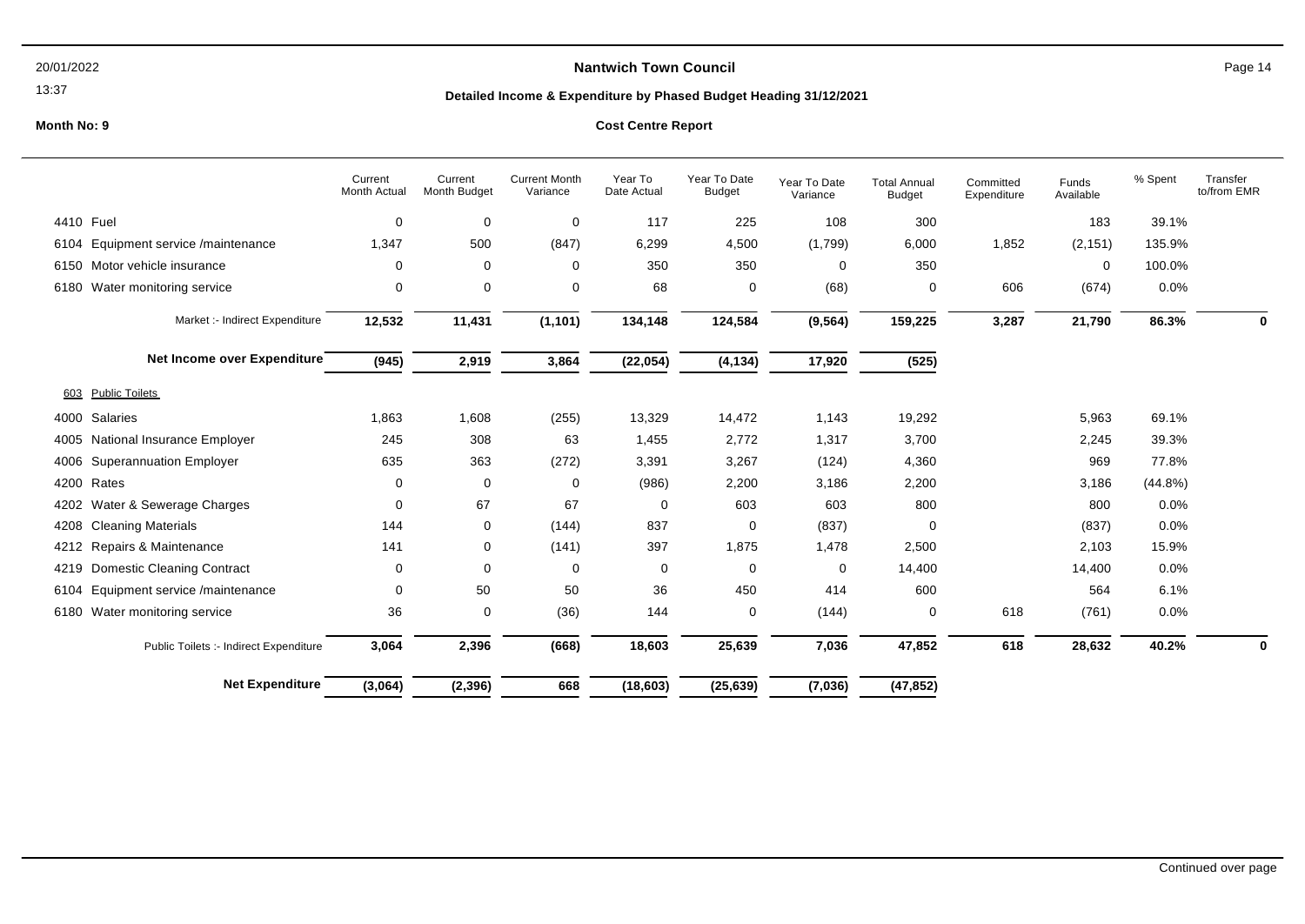### 13:37

## **Nantwich Town Council Page 15**

## **Detailed Income & Expenditure by Phased Budget Heading 31/12/2021**

|      |                                             | Current<br>Month Actual | Current<br>Month Budget | <b>Current Month</b><br>Variance | Year To<br>Date Actual | Year To Date<br><b>Budget</b> | Year To Date<br>Variance | <b>Total Annual</b><br><b>Budget</b> | Committed<br>Expenditure | Funds<br>Available | % Spent | Transfer<br>to/from EMR |
|------|---------------------------------------------|-------------------------|-------------------------|----------------------------------|------------------------|-------------------------------|--------------------------|--------------------------------------|--------------------------|--------------------|---------|-------------------------|
| 604  | <b>New Allotments</b>                       |                         |                         |                                  |                        |                               |                          |                                      |                          |                    |         |                         |
|      | 1700 Allotment Rent                         | 142                     | 0                       | (142)                            | 10,838                 | 8,750                         | (2,088)                  | 8,750                                |                          |                    | 123.9%  |                         |
|      | New Allotments :- Income                    | 142                     | $\mathbf 0$             | (142)                            | 10,838                 | 8,750                         | (2,088)                  | 8,750                                |                          |                    | 123.9%  | 0                       |
|      | 4000 Salaries                               | 758                     | 636                     | (122)                            | 5,951                  | 5,724                         | (227)                    | 7,630                                |                          | 1,679              | 78.0%   |                         |
|      | 4005 National Insurance Employer            | 64                      | 83                      | 19                               | 575                    | 747                           | 172                      | 1,000                                |                          | 425                | 57.5%   |                         |
|      | 4006 Superannuation Employer                | 141                     | 144                     | 3                                | 1,271                  | 1,296                         | 25                       | 1,725                                |                          | 454                | 73.7%   |                         |
|      | 4200 Rates                                  | 0                       | 0                       | 0                                | 1,035                  | 1,100                         | 65                       | 1,100                                |                          | 65                 | 94.1%   |                         |
| 4201 | Electricity                                 | 15                      | 17                      | 2                                | 145                    | 153                           | 8                        | 200                                  |                          | 55                 | 72.3%   |                         |
|      | 4202 Water & Sewerage Charges               | 0                       | 83                      | 83                               | 1,358                  | 747                           | (611)                    | 1,000                                |                          | (358)              | 135.8%  |                         |
|      | 4207 Pest Control                           | 0                       | $\mathbf 0$             | 0                                | 2,700                  | 2,500                         | (200)                    | 2,500                                |                          | (200)              | 108.0%  |                         |
|      | 4211 Ground Maintenance                     | $\Omega$                | 0                       | 0                                | 430                    | 600                           | 170                      | 800                                  |                          | 370                | 53.8%   |                         |
|      | 4212 Repairs & Maintenance                  | $\Omega$                | 0                       | 0                                | 416                    | 564                           | 148                      | 750                                  |                          | 334                | 55.5%   |                         |
|      | 4300 Allotments Maintenance                 | 899                     | 0                       | (899)                            | 1,511                  | 4,125                         | 2,614                    | 5,500                                |                          | 3,989              | 27.5%   |                         |
| 6251 | Allotment refund                            | 0                       | 0                       | 0                                | 44                     | 0                             | (44)                     | 0                                    |                          | (44)               | 0.0%    |                         |
|      | New Allotments :- Indirect Expenditure      | 1,877                   | 963                     | (914)                            | 15,437                 | 17,556                        | 2,119                    | 22,205                               | 0                        | 6,768              | 69.5%   | 0                       |
|      | Net Income over Expenditure                 | (1,735)                 | (963)                   | 772                              | (4, 599)               | (8,806)                       | (4, 207)                 | (13, 455)                            |                          |                    |         |                         |
| 605  | Planters, Tubs, etc                         |                         |                         |                                  |                        |                               |                          |                                      |                          |                    |         |                         |
| 6350 | <b>Plants And Materials</b>                 | 0                       | 0                       | $\pmb{0}$                        | 12,439                 | 16,000                        | 3,561                    | 16,000                               |                          | 3,561              | 77.7%   |                         |
|      | Planters, Tubs, etc :- Indirect Expenditure | $\mathbf{0}$            | $\mathbf{0}$            | $\bf{0}$                         | 12,439                 | 16,000                        | 3,561                    | 16,000                               | $\mathbf 0$              | 3,561              | 77.7%   | $\bf{0}$                |
|      | <b>Net Expenditure</b>                      | $\bf{0}$                | 0                       | 0                                | (12, 439)              | (16,000)                      | (3, 561)                 | (16,000)                             |                          |                    |         |                         |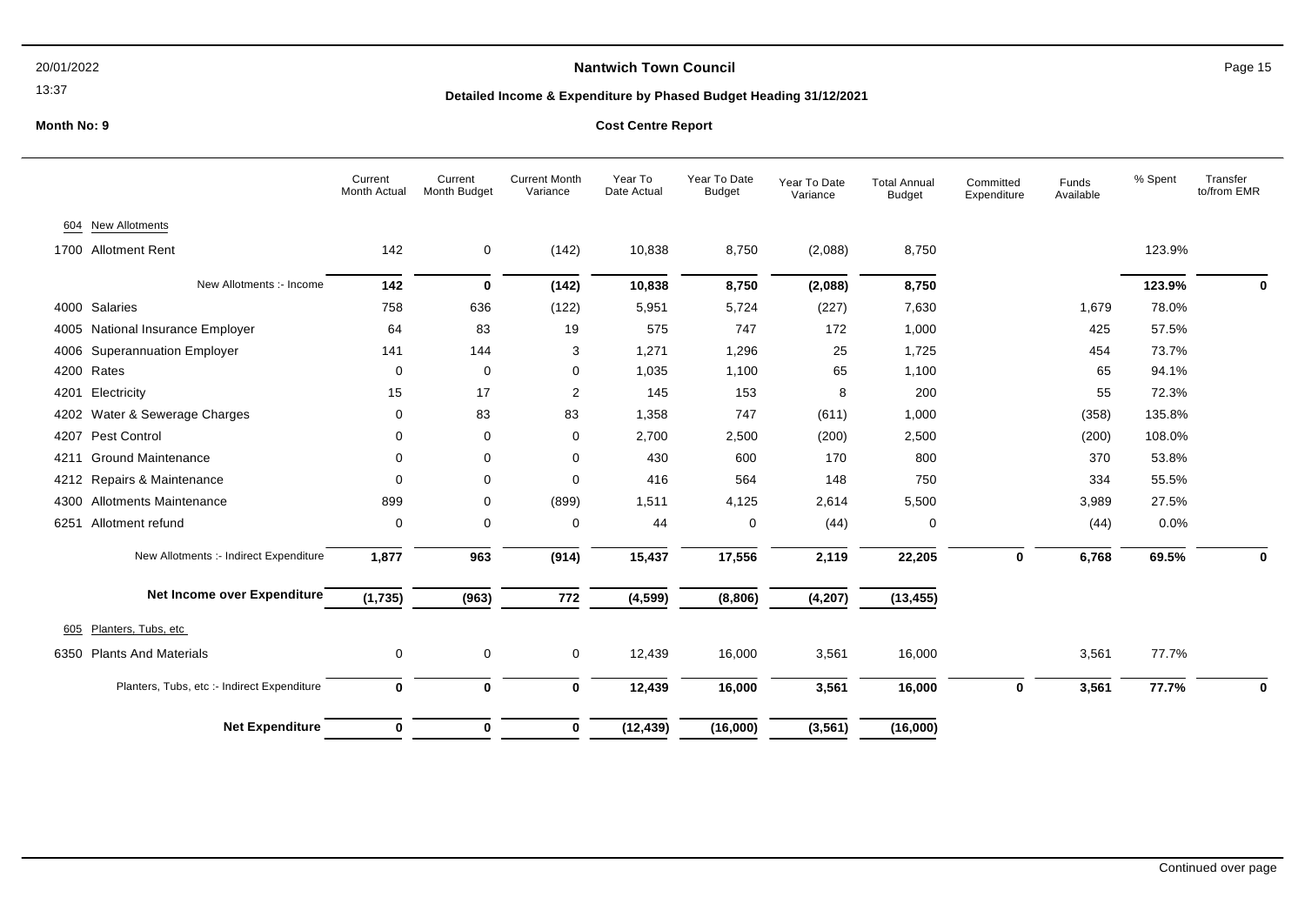### 13:37

# **Nantwich Town Council Nantwich Town Council Page 16**

## **Detailed Income & Expenditure by Phased Budget Heading 31/12/2021**

|      |                                     | Current<br>Month Actual | Current<br>Month Budget | <b>Current Month</b><br>Variance | Year To<br>Date Actual | Year To Date<br><b>Budget</b> | Year To Date<br>Variance | <b>Total Annual</b><br><b>Budget</b> | Committed<br>Expenditure | Funds<br>Available | % Spent | Transfer<br>to/from EMR |
|------|-------------------------------------|-------------------------|-------------------------|----------------------------------|------------------------|-------------------------------|--------------------------|--------------------------------------|--------------------------|--------------------|---------|-------------------------|
| 606  | Tourism                             |                         |                         |                                  |                        |                               |                          |                                      |                          |                    |         |                         |
|      | 1225 Commission received            | 0                       | 83                      | 83                               | 0                      | 747                           | 747                      | 1,000                                |                          |                    | 0.0%    |                         |
| 1266 | Tree of light baubles               | 75                      | 0                       | (75)                             | 1,212                  | 0                             | (1,212)                  | 0                                    |                          |                    | 0.0%    |                         |
|      | 1646 Souvenirs                      | 20                      | 0                       | (20)                             | 137                    | 0                             | (137)                    | $\mathbf 0$                          |                          |                    | 0.0%    |                         |
|      | 1652 Admin fee                      | 0                       | 83                      | 83                               | 109                    | 747                           | 638                      | 1,000                                |                          |                    | 10.9%   |                         |
|      | 1660 Postage Income                 | 0                       | 0                       | 0                                | 4                      | 0                             | (4)                      | 0                                    |                          |                    | 0.0%    |                         |
|      | Tourism :- Income                   | 95                      | 166                     | 71                               | 1,462                  | 1,494                         | 32                       | 2,000                                |                          |                    | 73.1%   | 0                       |
|      | 4000 Salaries                       | 5,317                   | 4,470                   | (847)                            | 42,321                 | 40,230                        | (2,091)                  | 53,640                               |                          | 11,319             | 78.9%   |                         |
|      | 4005 National Insurance Employer    | 501                     | 458                     | (43)                             | 3,749                  | 4,122                         | 373                      | 5,500                                |                          | 1,751              | 68.2%   |                         |
|      | 4006 Superannuation Employer        | 1,203                   | 1,010                   | (193)                            | 9,587                  | 9,090                         | (497)                    | 12,125                               |                          | 2,538              | 79.1%   |                         |
|      | 4053 Worldpay                       | 917                     | 208                     | (709)                            | 4,869                  | 1,872                         | (2,997)                  | 2,500                                |                          | (2,369)            | 194.7%  |                         |
|      | 4057 Cash Collection                | 37                      | 42                      | 5                                | 253                    | 378                           | 125                      | 500                                  |                          | 247                | 50.7%   |                         |
|      | 4066 Tourism Merchandise            | 0                       | 0                       | 0                                | $\mathbf 0$            | 150                           | 150                      | 150                                  |                          | 150                | 0.0%    |                         |
| 4067 | Coach welcome scheme                | 0                       | 17                      | 17                               | 5                      | 153                           | 148                      | 200                                  |                          | 195                | 2.5%    |                         |
| 4220 | <b>General Equipment</b>            | 0                       | 83                      | 83                               | 37                     | 747                           | 710                      | 1,000                                |                          | 963                | 3.7%    |                         |
|      | 6107 Comedy Club ticket sales refun | 0                       | 0                       | $\mathbf 0$                      | 0                      | 0                             | $\mathbf 0$              | $\mathbf 0$                          | 191                      | (191)              | 0.0%    |                         |
|      | 6116 Oscar POS Rental               | 539                     | 217                     | (322)                            | 3,670                  | 1,953                         | (1,717)                  | 2,600                                | 478                      | (1, 549)           | 159.6%  |                         |
|      | Tourism :- Indirect Expenditure     | 8,514                   | 6,505                   | (2,009)                          | 64,491                 | 58,695                        | (5,796)                  | 78,215                               | 669                      | 13,055             | 83.3%   | 0                       |
|      | Net Income over Expenditure         | (8, 419)                | (6, 339)                | 2,080                            | (63, 029)              | (57, 201)                     | 5,828                    | (76, 215)                            |                          |                    |         |                         |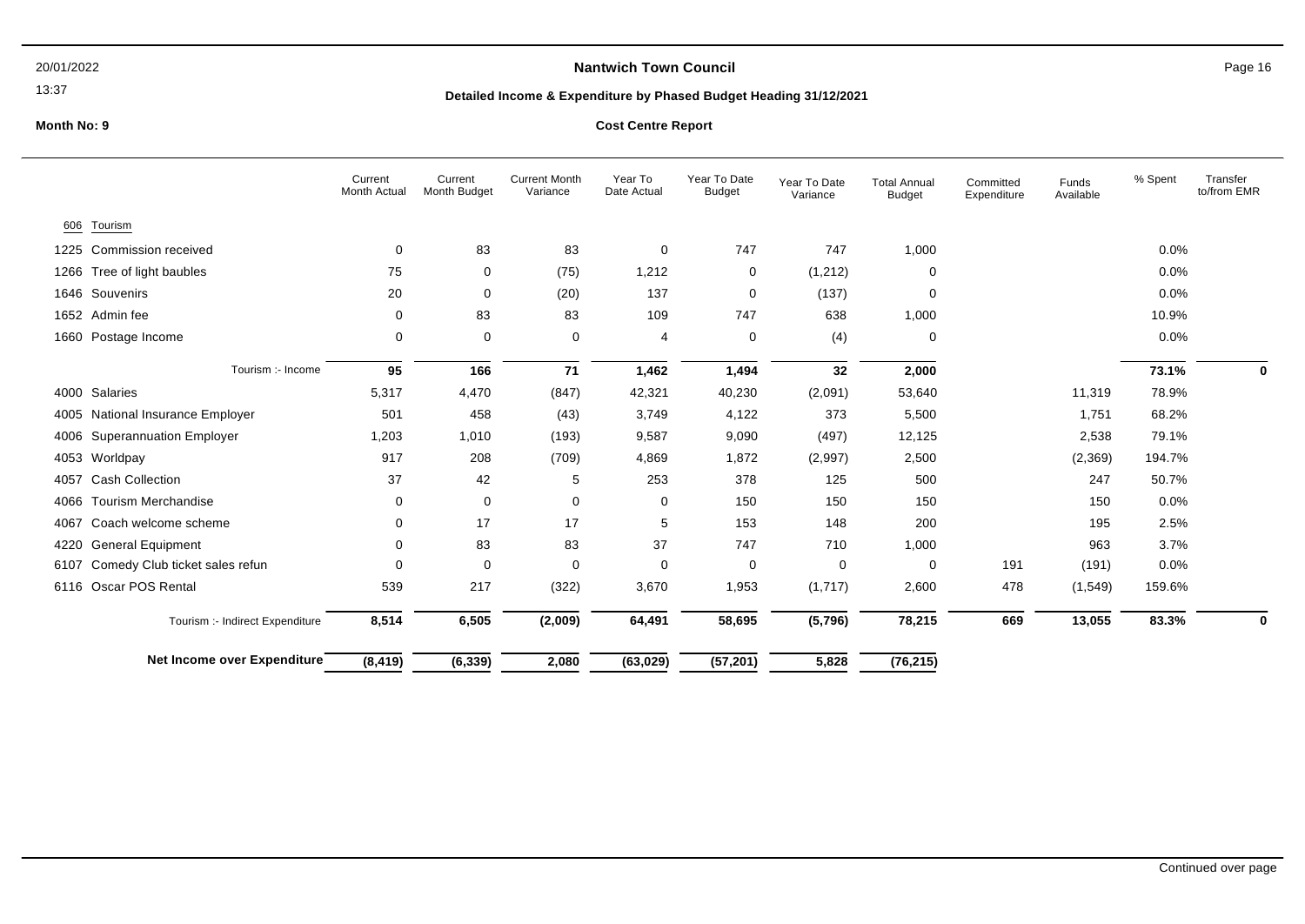### 13:37

# **Nantwich Town Council Page 17**

## **Detailed Income & Expenditure by Phased Budget Heading 31/12/2021**

|      |                                           | Current<br>Month Actual | Current<br>Month Budget | <b>Current Month</b><br>Variance | Year To<br>Date Actual | Year To Date<br><b>Budget</b> | Year To Date<br>Variance | <b>Total Annual</b><br><b>Budget</b> | Committed<br>Expenditure | Funds<br>Available | % Spent | Transfer<br>to/from EMR |
|------|-------------------------------------------|-------------------------|-------------------------|----------------------------------|------------------------|-------------------------------|--------------------------|--------------------------------------|--------------------------|--------------------|---------|-------------------------|
| 607  | Barony Park Block                         |                         |                         |                                  |                        |                               |                          |                                      |                          |                    |         |                         |
| 4206 | Chubb security main cont                  | 81                      | 0                       | (81)                             | 726                    | $\mathbf 0$                   | (726)                    | $\mathbf 0$                          |                          | (726)              | 0.0%    |                         |
| 6104 | Equipment service /maintenance            | 0                       | $\mathbf 0$             | 0                                | 0                      | 750                           | 750                      | 1,000                                |                          | 1,000              | $0.0\%$ |                         |
|      | Barony Park Block :- Indirect Expenditure | 81                      | $\mathbf 0$             | (81)                             | 726                    | 750                           | ${\bf 24}$               | 1,000                                | $\mathbf 0$              | 274                | 72.6%   | $\bf{0}$                |
|      | <b>Net Expenditure</b>                    | (81)                    | $\mathbf 0$             | $\overline{81}$                  | (726)                  | (750)                         | $\overline{(24)}$        | (1,000)                              |                          |                    |         |                         |
| 608  | <b>Market Store</b>                       |                         |                         |                                  |                        |                               |                          |                                      |                          |                    |         |                         |
|      | 4200 Rates                                | 0                       | $\mathbf 0$             | 0                                | 773                    | 800                           | 27                       | 800                                  |                          | 27                 | 96.7%   |                         |
| 4201 | Electricity                               | 13                      | 13                      | 0                                | 111                    | 117                           | 6                        | 160                                  |                          | 49                 | 69.4%   |                         |
| 6104 | Equipment service /maintenance            | 0                       | $\mathbf 0$             | 0                                | 0                      | 150                           | 150                      | 200                                  |                          | 200                | 0.0%    |                         |
|      | Market Store :- Indirect Expenditure      | 13                      | 13                      | $\mathbf 0$                      | 885                    | 1,067                         | 182                      | 1,160                                | $\mathbf 0$              | 275                | 76.3%   | $\mathbf 0$             |
|      | <b>Net Expenditure</b>                    | (13)                    | (13)                    | $\overline{(0)}$                 | (885)                  | (1,067)                       | (182)                    | (1, 160)                             |                          |                    |         |                         |
| 609  | Third Party events                        |                         |                         |                                  |                        |                               |                          |                                      |                          |                    |         |                         |
| 1604 | Comedy Club ticket sales                  | 1,030                   | 0                       | (1,030)                          | 4,023                  | 0                             | (4,023)                  | 0                                    |                          |                    | $0.0\%$ |                         |
|      | 1619 Mind Body & Spirit event             | 0                       | $\mathbf 0$             | 0                                | 12                     | 0                             | (12)                     | 0                                    |                          |                    | 0.0%    |                         |
| 1621 | New Year's Eve ticket sales (C            | 0                       | $\mathbf 0$             | 0                                | 413                    | 0                             | (413)                    | $\Omega$                             |                          |                    | 0.0%    |                         |
| 1627 | Nantwich Player tickets                   | 1,047                   | 0                       | (1,047)                          | 11,638                 | 0                             | (11, 638)                | $\Omega$                             |                          |                    | 0.0%    |                         |
| 1698 | Jazz Festival Income                      | 0                       | 0                       | 0                                | 1,825                  | 0                             | (1,825)                  | 0                                    |                          |                    | 0.0%    |                         |
|      | 1713 Nantwich Choral Society              | 60                      | 0                       | (60)                             | 243                    | 0                             | (243)                    | $\Omega$                             |                          |                    | $0.0\%$ |                         |
| 1797 | Words & Music Festival                    | 0                       | 0                       | 0                                | 1,690                  | 0                             | (1,690)                  | 0                                    |                          |                    | 0.0%    |                         |
|      | Third Party events :- Income              | 2,137                   | $\mathbf 0$             | (2, 137)                         | 19,844                 | $\mathbf{0}$                  | (19, 844)                | $\bf{0}$                             |                          |                    |         | $\mathbf 0$             |